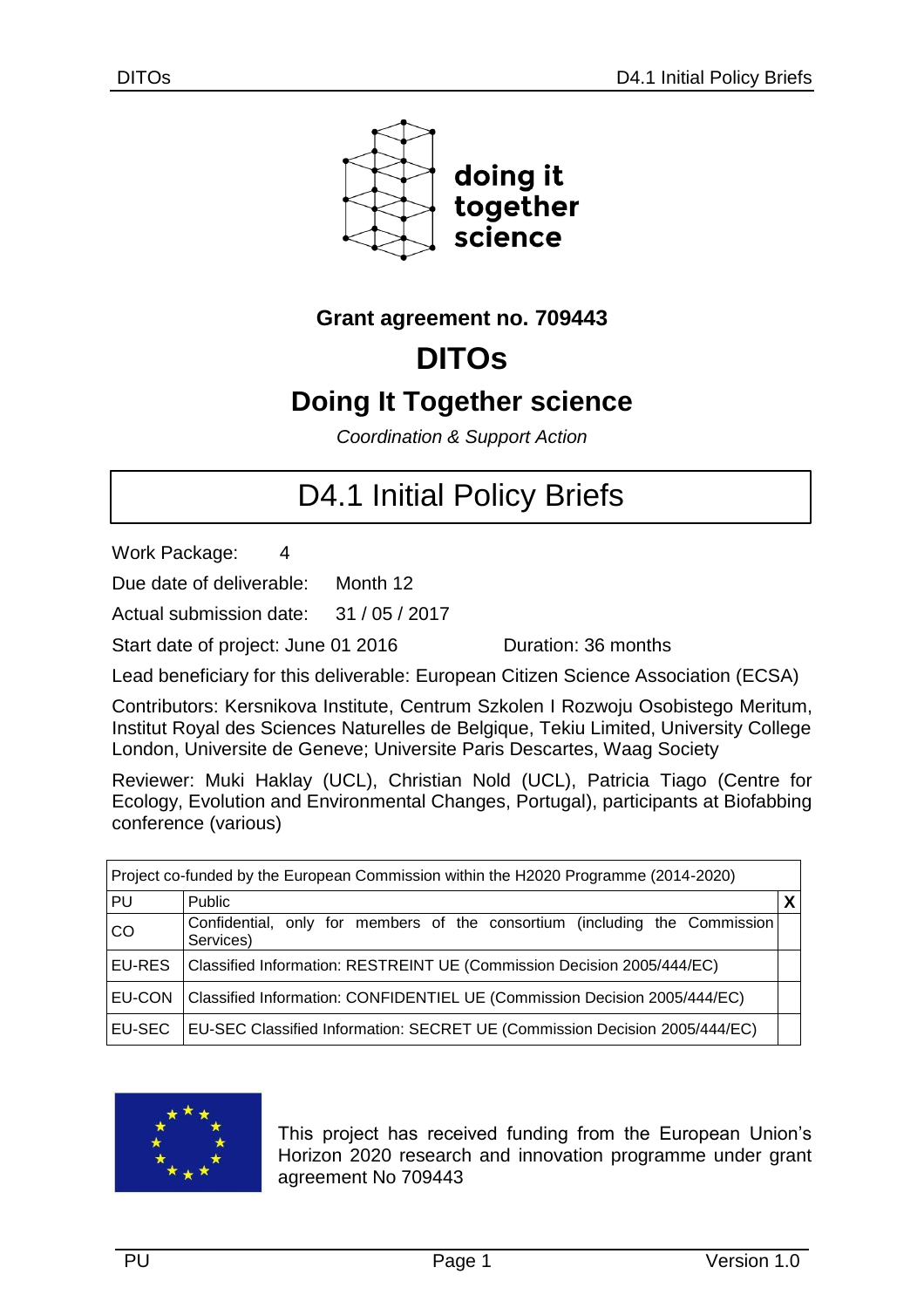### **Disclaimer**

The content of this deliverable does not reflect the official opinion of the European Union. Responsibility for the information and views expressed herein lies entirely with the author(s).

All 'Doing It Together science' (DITOs) consortium members are also committed to publish accurate and up to date information and take the greatest care to do so. However, the DITOs consortium members cannot accept liability for any inaccuracies or omissions nor do they accept liability for any direct, indirect, special, consequential or other losses or damages of any kind arising out of the use of this information.

## **Copyright Notice**



This work by Parties of the DITOs Consortium is licensed under a Creative Commons Attribution 4.0 International License [\(http://creativecommons.org/licenses/by/4.0/\)](http://creativecommons.org/licenses/by/4.0/).

#### **Acknowledgement**



The DITOs project has received funding from the European Union Horizon 2020 programme under grant number 709443.

#### **Reference**

Please cite this work as:

DITOs Consortium, 2016. *Doing It Together science: Initial Policy Briefs* UCL, London.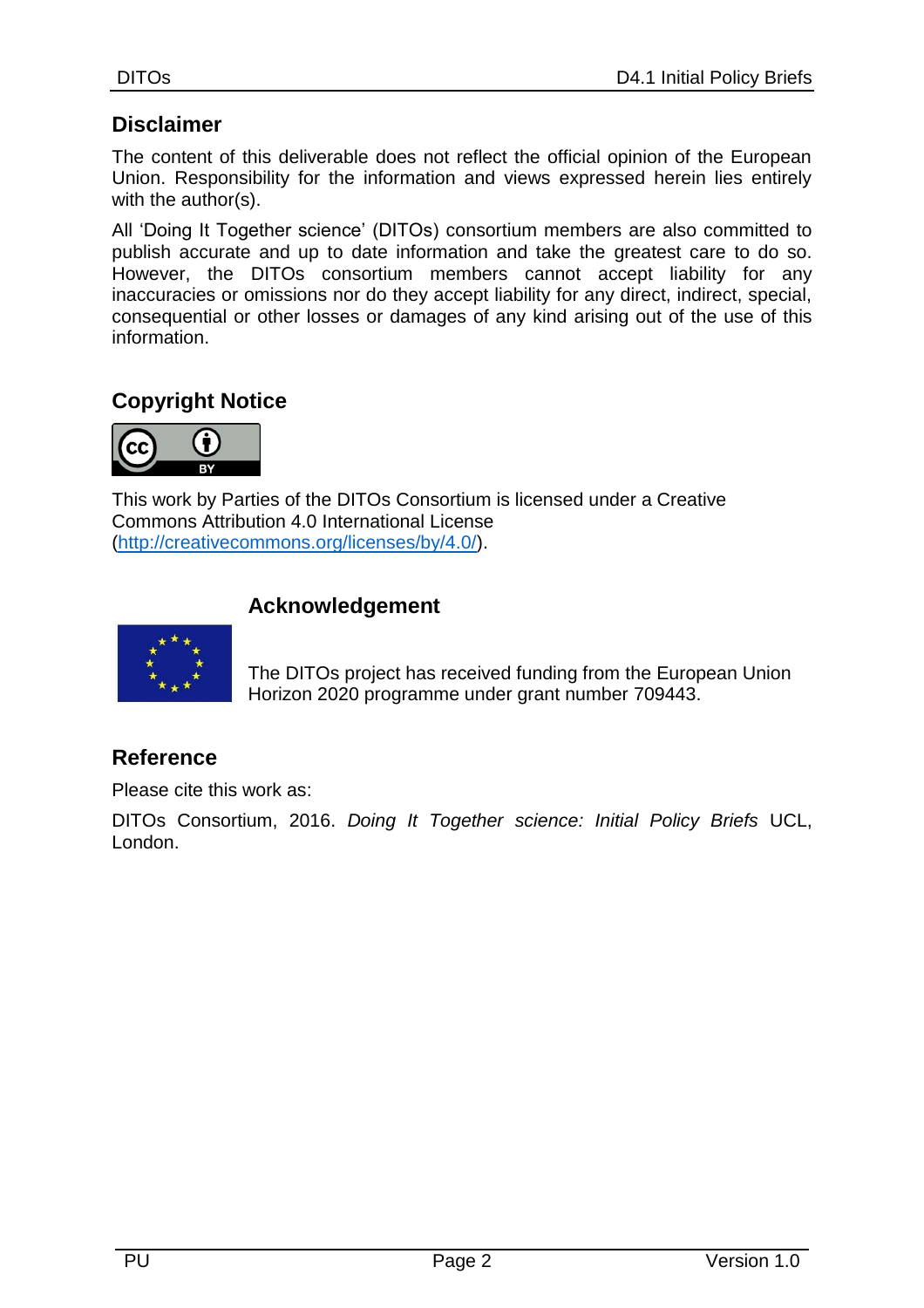## **Document Identification Sheet**

| Project ref. no.                                 | 709443                                                                                                                                                                                                                                                                                                                                                                                                                                                                                                                                                                      |
|--------------------------------------------------|-----------------------------------------------------------------------------------------------------------------------------------------------------------------------------------------------------------------------------------------------------------------------------------------------------------------------------------------------------------------------------------------------------------------------------------------------------------------------------------------------------------------------------------------------------------------------------|
| <b>Project acronym</b>                           | <b>DITOs</b>                                                                                                                                                                                                                                                                                                                                                                                                                                                                                                                                                                |
| <b>Project full title</b>                        | Doing It Together Science                                                                                                                                                                                                                                                                                                                                                                                                                                                                                                                                                   |
| <b>Document name</b>                             | DITOs-D4.1-20170531.pdf                                                                                                                                                                                                                                                                                                                                                                                                                                                                                                                                                     |
| <b>Security (distribution</b><br>level)          | Public                                                                                                                                                                                                                                                                                                                                                                                                                                                                                                                                                                      |
| <b>Contractual date of</b><br>delivery           | Month 12, 31 05 2017                                                                                                                                                                                                                                                                                                                                                                                                                                                                                                                                                        |
| <b>Actual date of delivery</b>                   | 31.05.2017                                                                                                                                                                                                                                                                                                                                                                                                                                                                                                                                                                  |
| Deliverable number                               | D4.1                                                                                                                                                                                                                                                                                                                                                                                                                                                                                                                                                                        |
| Deliverable name                                 | <b>Initial Policy Briefs</b>                                                                                                                                                                                                                                                                                                                                                                                                                                                                                                                                                |
| <b>Type</b>                                      | Report                                                                                                                                                                                                                                                                                                                                                                                                                                                                                                                                                                      |
| <b>Status &amp; version</b>                      | Version 1.0                                                                                                                                                                                                                                                                                                                                                                                                                                                                                                                                                                 |
| <b>Number of pages</b>                           | 33                                                                                                                                                                                                                                                                                                                                                                                                                                                                                                                                                                          |
| <b>WP/Task (responsible)</b>                     | <b>WP4 / T2 (ECSA)</b>                                                                                                                                                                                                                                                                                                                                                                                                                                                                                                                                                      |
| Author(s)                                        | ECSA: Gaia Agnello<br>Waag Society: Pieter van Boheemen                                                                                                                                                                                                                                                                                                                                                                                                                                                                                                                     |
| <b>Other contributors</b>                        | <b>ECSA: Claudia Göbel</b><br>ECSA BioBlitz Working Group: Lucy Robinson,<br>Andrea Sforzi, Matt Postles, Jack Sewell, Liam<br>Lysaght, Ana Cristina Cardoso, Konstantinos<br>Tsiamis, John Harlin, Libby Hepburn, Alison Young,<br>Jaume Piera, Dacha Atienza Ariznavarreta, Daniela<br>Campobello<br>KI: Simon Gmajner<br>Meritum: Pawel Wyszomirski<br><b>RBINS: Carole Paleco</b><br>Tekiu: Aleksandra Berditchevskaia<br>UCL: Muki Haklay, Christian Nold, Judy Barrett<br><b>UNIGE: Bruno Strasser</b><br><b>UPC: Imane Baiz</b><br><b>Waag Society: Wieke Betten</b> |
| <b>Project Officer</b>                           | Colombe Warin                                                                                                                                                                                                                                                                                                                                                                                                                                                                                                                                                               |
| <b>Abstract</b>                                  | DITOs policy briefs: good practices and standards<br>on Biodesign regulations and adaptation potentials,<br>and cross-border research and cooperation for<br><b>Environmental Sustainability.</b>                                                                                                                                                                                                                                                                                                                                                                           |
| <b>Keywords</b>                                  | citizen science, DITOs BioBlitz, biodiversity, DIY<br>science, Do it Yourself, DIYBio, biotechnology                                                                                                                                                                                                                                                                                                                                                                                                                                                                        |
| Sent to peer reviewer                            | 11/05/17                                                                                                                                                                                                                                                                                                                                                                                                                                                                                                                                                                    |
| Peer review completed                            | 18/05/17                                                                                                                                                                                                                                                                                                                                                                                                                                                                                                                                                                    |
| <b>Supervisory Board</b><br>approval version 1.0 | 30/05/17                                                                                                                                                                                                                                                                                                                                                                                                                                                                                                                                                                    |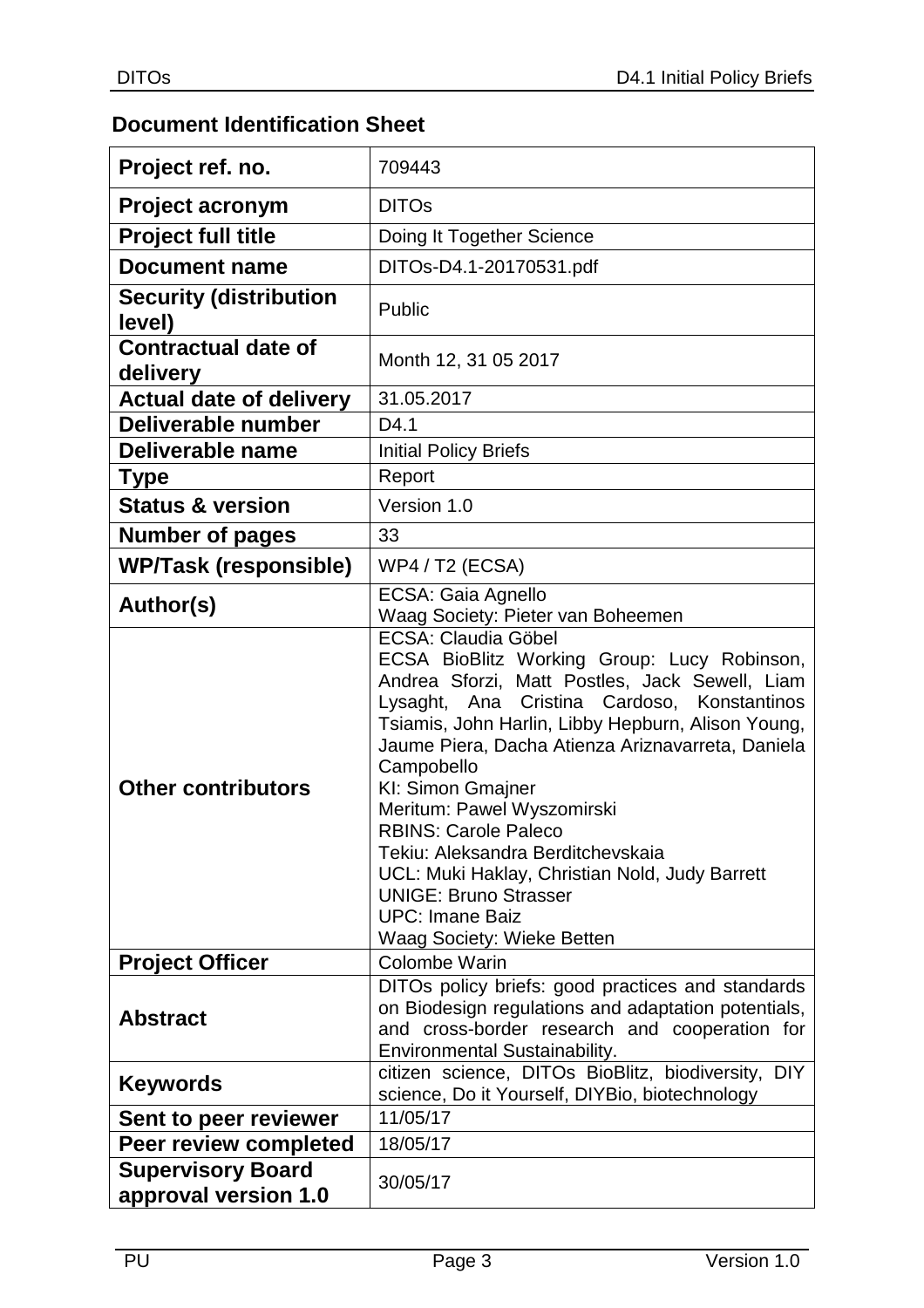## **Table of contents**

| 5.1 |                                                            |  |  |
|-----|------------------------------------------------------------|--|--|
| 5.2 |                                                            |  |  |
| 5.3 |                                                            |  |  |
| 5.4 |                                                            |  |  |
| 5.5 |                                                            |  |  |
| 5.6 |                                                            |  |  |
|     |                                                            |  |  |
|     |                                                            |  |  |
| 8   |                                                            |  |  |
| 8.1 | Appendix 1 - Environmental Sustainability Policy Brief  15 |  |  |
| 8.2 |                                                            |  |  |
|     |                                                            |  |  |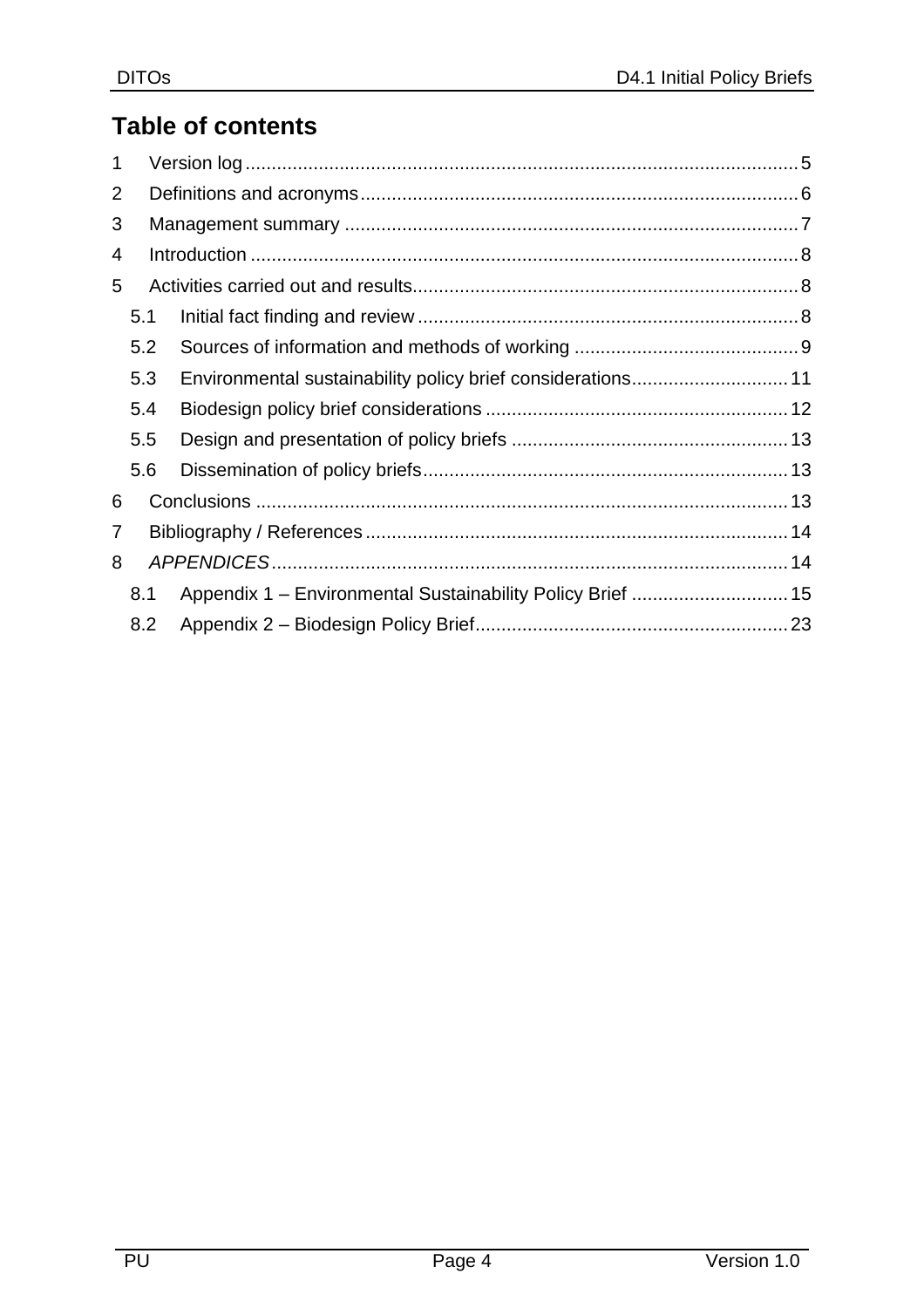## <span id="page-4-0"></span>**1 Version log**

| <b>Version</b> | <b>Date</b> | <b>Released by</b>                    | <b>Nature of Change</b>                   |
|----------------|-------------|---------------------------------------|-------------------------------------------|
| V0.1 BioBlitz  | 17/02/2017  | Gaia Agnello (ECSA)                   | Suggestion of outline<br>for Policy Brief |
| V0.1 DIYBio    | 02/03/2017  | Pieter van Boheemen<br>(Waag Society) | Suggestion of outline<br>for Policy Brief |
| V0.2 BioBlitz  | 26/04/2017  | Gaia Agnello (ECSA)                   | Draft compiled<br>contend                 |
| V0.2 DIYBio    | 19/04/2017  | Pieter van Boheemen<br>(Waag Society) | Draft compiled<br>contend                 |
| V0.3 BioBlitz  | 03/05/2017  | Gaia Agnello (ECSA)                   | <b>Consortium Review</b>                  |
| V0.3 DIYBio    | 03/05/2017  | Pieter van Boheemen<br>(Waag Society) | <b>Consortium Review</b>                  |
| V0.4 BioBlitz  | 04/05/2017  | Gaia Agnello (ECSA)                   | <b>External Review</b>                    |
| V0.4 DIYBio    | 11/05/2017  | Pieter van Boheemen<br>(Waag Society) | <b>External Review</b>                    |
| V0.5 BioBlitz  | 16/05/2017  | Gaia Agnello (ECSA)                   | <b>Updated version</b>                    |
| V0.5 DIYBio    | 18/05/2017  | Pieter van Boheemen<br>(Waag Society) | <b>Updated version</b>                    |
| V0.6 BioBlitz  | 30/05/2017  | Gaia Agnello (ECSA)                   | Modified version                          |
| V0.6 DIYBio    | 30/05/2017  | Pieter van Boheemen<br>(Waag Society) | Modified version                          |
| V1.0 BioBlitz  | 31/05/2017  | Claudia Göbel (ECSA)                  | Release pre-formatting                    |
| V1.0 DIYBio    | 31/05/2017  | Claudia Göbel (ECSA)                  | Release pre-formatting                    |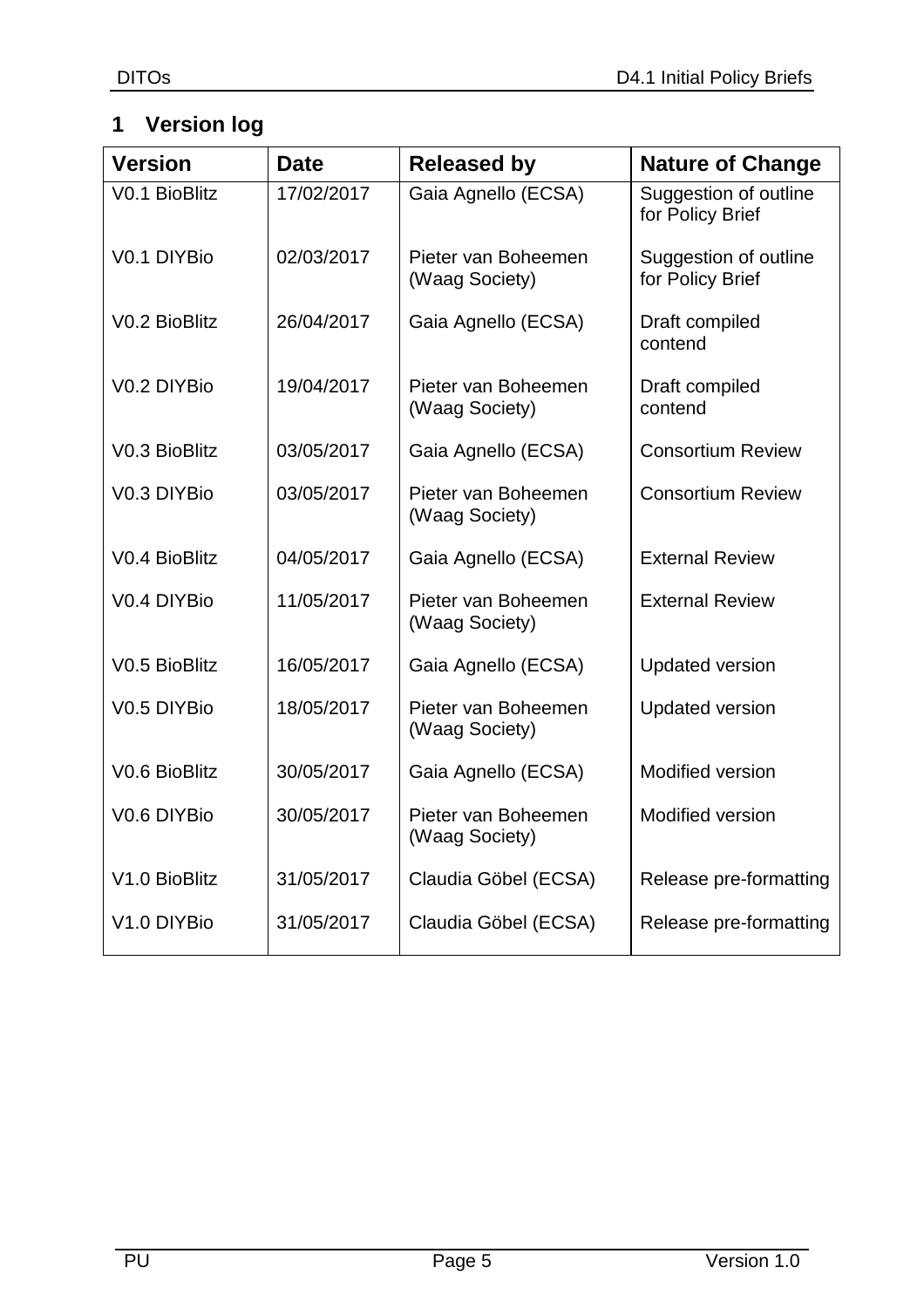## <span id="page-5-0"></span>**2 Definitions and acronyms**

| <b>Acronyms</b> | <b>Definitions</b>                                                                        |
|-----------------|-------------------------------------------------------------------------------------------|
| <b>CSA</b>      | <b>Coordination and Support Action</b>                                                    |
| <b>DITOs</b>    | Doing It Together science                                                                 |
| <b>DIY</b>      | Do It Yourself                                                                            |
| <b>DIYBio</b>   | Do It Yourself Biotechnology                                                              |
| <b>ECSA</b>     | European Citizen Science Association / Verein<br>der<br>Europäischen Bürgerwissenschaften |
| Eutema          | <b>EUTEMA GMBH</b>                                                                        |
| GA              | <b>Grant Agreement</b>                                                                    |
| H2020           | Horizon 2020 Programme                                                                    |
| KI              | Kersnikova Institute                                                                      |
| М               | Month                                                                                     |
| Meritum         | Centrum Szkolen I Rozwoju Osobistego Meritum                                              |
| <b>RBINS</b>    | Institut Royal des Sciences Naturelles de Belgique                                        |
| <b>RRI</b>      | Responsible Research and Innovation                                                       |
| <b>Tekiu</b>    | <b>Tekiu Limited</b>                                                                      |
| <b>UCL</b>      | <b>University College London</b>                                                          |
| <b>UNIGE</b>    | Université de Genève                                                                      |
| <b>UPD</b>      | Université Paris Descartes                                                                |
| WG              | <b>Working Group</b>                                                                      |
| <b>WP</b>       | <b>Work Package</b>                                                                       |
| WS              | <b>Waag Society</b>                                                                       |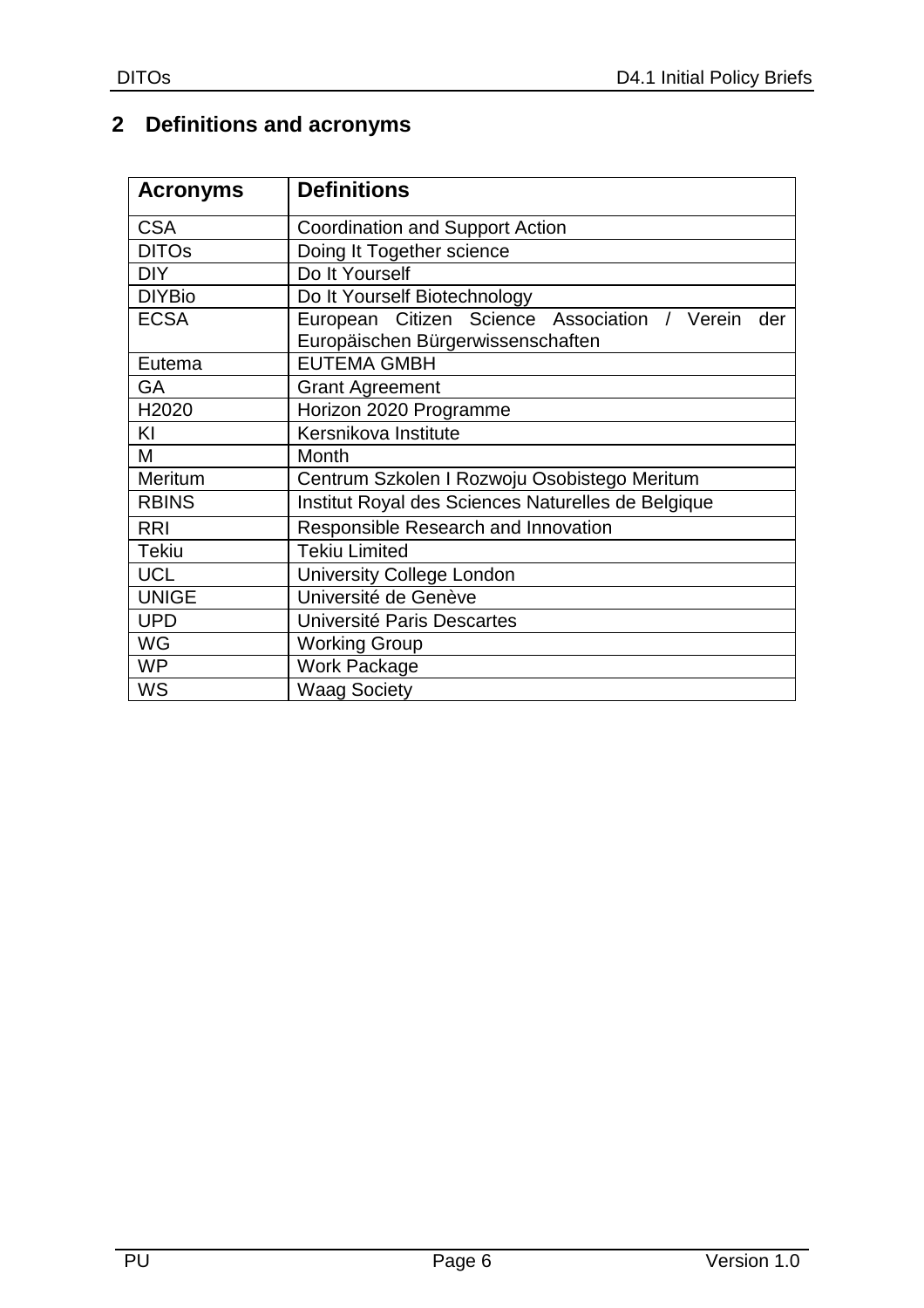## <span id="page-6-0"></span>**3 Management summary**

DITOs initial policy briefs focus on two themes: Biodesign and environmental sustainability.

The initial brief on environmental sustainability focuses on BioBlitz, an increasingly common citizen science methodology. A BioBlitz is an event during which members of the public, professional scientists and voluntary naturalists work together to record as many species as possible within a delimited geographical area over a defined time period. The topic of this policy brief is the field of biodiversity covering a wide range of policy and research areas including biodiversity conservation (e.g., species and protected areas), invasive alien species, coastal and marine management, and strategies for public engagement. The purpose of the policy brief is to synthesise evidence of the use of this methodology, highlight the valuable contribution it makes to public engagement, science, environmental management and policy, and explore how these potentials of the BioBlitz methodology can be enhanced by increasing cross-boundary exchange of experience and cooperation.

The initial brief on biodesign focuses on a particular area of biodesign known as Do It Yourself Biotechnology (DIYBio). The application of design methodologies on biotechnology has greatly reduced the required means and resources to participate, which has led to the establishment of a worldwide movement of enthusiasts working with biotechnology in informal settings. For example, the tools and materials for doing genetic engineering, molecular diagnostics or tissue culturing are affordable enough for individuals to use. The purpose of the policy brief is to describe the implications and potential understandings of this phenomenon; in particular how the relationship between formal and informal biotechnology could lead the way to a more open, inclusive and responsible sector.

Both policy briefs are informed by initial fact finding and review work (WP4T1) of good practices and policy guidelines, based on which scope and potential contributors have been identified. A community-oriented approach was then chosen for determining the specific topics of each brief and elaborating the content. The BioBlitz policy brief has been developed as collaborative process by a newly founded ECSA working group on BioBlitz that brings together organisers of such activities from around the world. The DIYBio policy brief has been elaborated in dialogue with DIYBio practitioners. Contributions were collected via the DITOs stakeholder round tables in Berlin and Paris, 20 videos submitted by DIY science practitioners from around Europe, via responses to the 7 vlogs published in the DITOs YouTube channel, and other DITOs events. As external review a draft version of the policy brief was presented and discussed at a practitioner conference. Within this process, the initial topic of regulations has been modified to focus more broadly on the various potentials of DIYBio for research, innovation and education.

This deliverable concludes the successful first stage of WP4 based on key achievements regarding the elaboration of guidelines, mechanisms and institutions to facilitate policy engagement for RRI as well as internal consolidation of project workflows. Future briefs (M24 and M36) will further expand this work on the themes of biodesign and environmental sustainability and will address in detail the four key principles of RRI (gender equality and the inclusion of disadvantaged groups, open access, data and science, ethics and quality evaluation and the involvement of SMEs and industry). Sources of information will be continually expanded.

DITOs 'Initial Policy Briefs' is Deliverable 4.1 (D4.1) from the coordination and support action (CSA) Doing It Together science (DITOs), grant agreement 709443.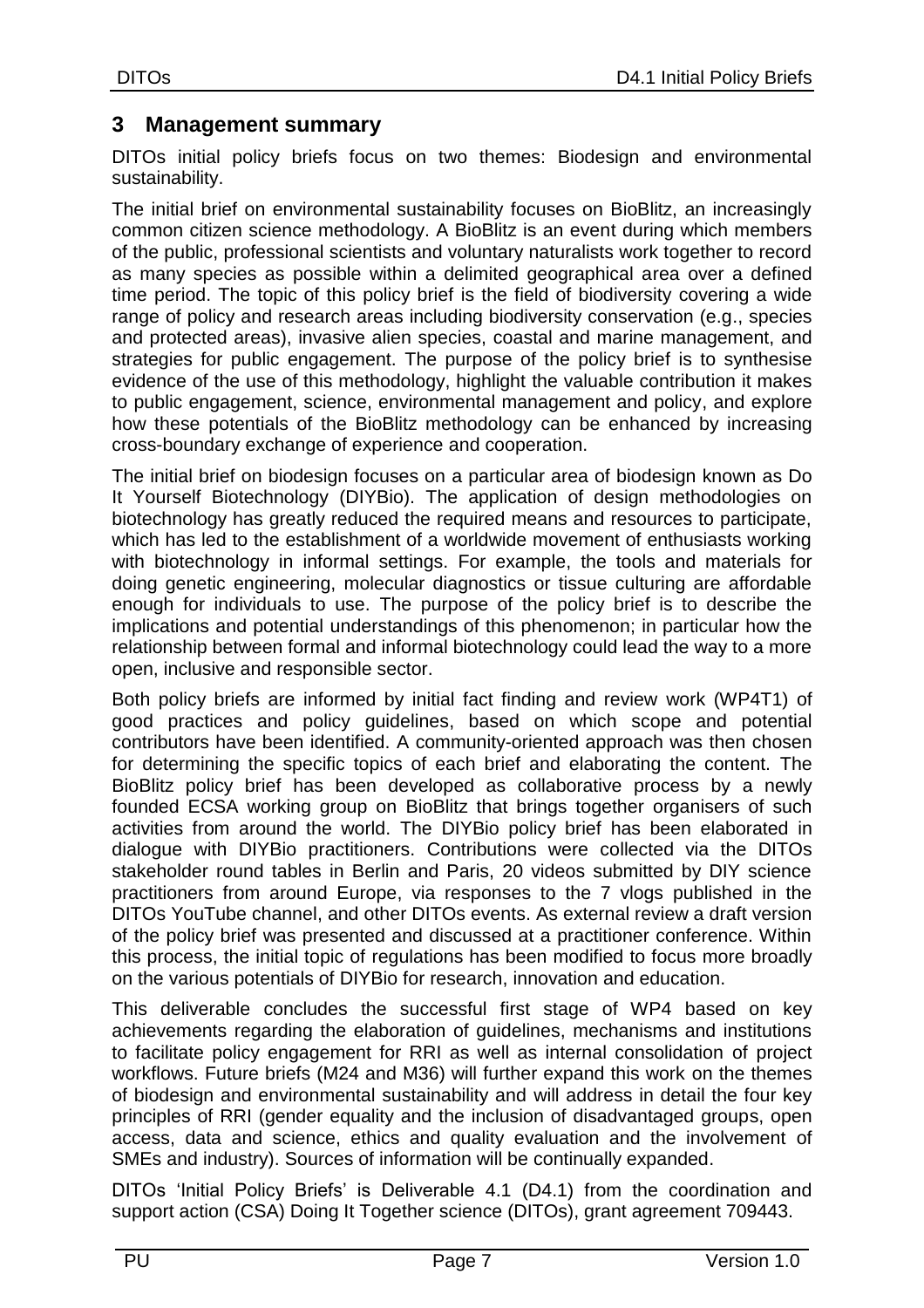## <span id="page-7-0"></span>**4 Introduction**

DITOs' Work Package 4 (WP4) concerns policy engagement for Responsible Research and Innovation (RRI) within DITOs' two defined themes, namely biodesign and environmental sustainability. From the consortium Grant Agreement (GA), the objectives of WP4 are:

To develop clear guidelines, mechanisms and institutions to extend the development of policy engagement in citizen science and DIY science across Europe, fostering Responsible Research and Innovation (RRI), linking the pan-European citizen science and DIY science community to decision-makers at various levels and supporting innovation by:

- Elaborating, sharing and providing policy support on good practices of RRI activities with a focus on DITOs;
- Mainstreaming gender equality, ethics and quality evaluation as RRI standards for DITOs activities in Europe;
- Channelling societal inputs regarding responsible R&I policies to policy makers at different levels, especially in the fields of Biodesign and Environmental Sustainability.

WP4 is designed to strengthen the two-way link between the DITOs network and policy makers to promote sustainable and resilient RRI governance. It will guide a learning process among DITOs practitioners, elaborate and mainstream RRI standards, and engage policy and decision-makers at local, regional, national, EU and international levels.

Activities in WP4 include structured knowledge creation and exchange, development of guidelines (policy briefs), mechanisms for engagement (stakeholder roundtables and pan-European policy forum) and sustainable institutions (namely the European Citizen Science Association - ECSA) for policy engagement.

ECSA leads WP4 which runs from Month 1 to month 36 of the project. During this time, three sets of policy briefs will be produced (M12, M24 and M36). This deliverable covers the production of the initial set of briefs (M12), namely:

- Cross-border research and cooperation for environmental sustainability;
- Biodesign regulations and adaptation potentials.

This deliverable outlines the process followed to produce the briefs and the sources of information as well as the content of the briefs themselves.

## <span id="page-7-1"></span>**5 Activities carried out and results**

## <span id="page-7-2"></span>**5.1 Initial fact finding and review**

Initial fact finding and review (WP4T1) was conducted in phase 1 of the project to review current good practices and policy guidelines with regards to citizen science and DIY approaches. A collection of guidelines and scientific publications is publicly available on ECSA website [\(https://ecsa.citizen-science.net/blog/collection-citizen](https://ecsa.citizen-science.net/blog/collection-citizen-science-guidelines-and-publications)[science-guidelines-and-publications\)](https://ecsa.citizen-science.net/blog/collection-citizen-science-guidelines-and-publications). The review provided an overview of existing guidelines and supporting resources, which provided evidence base for the elaboration of the policy briefs.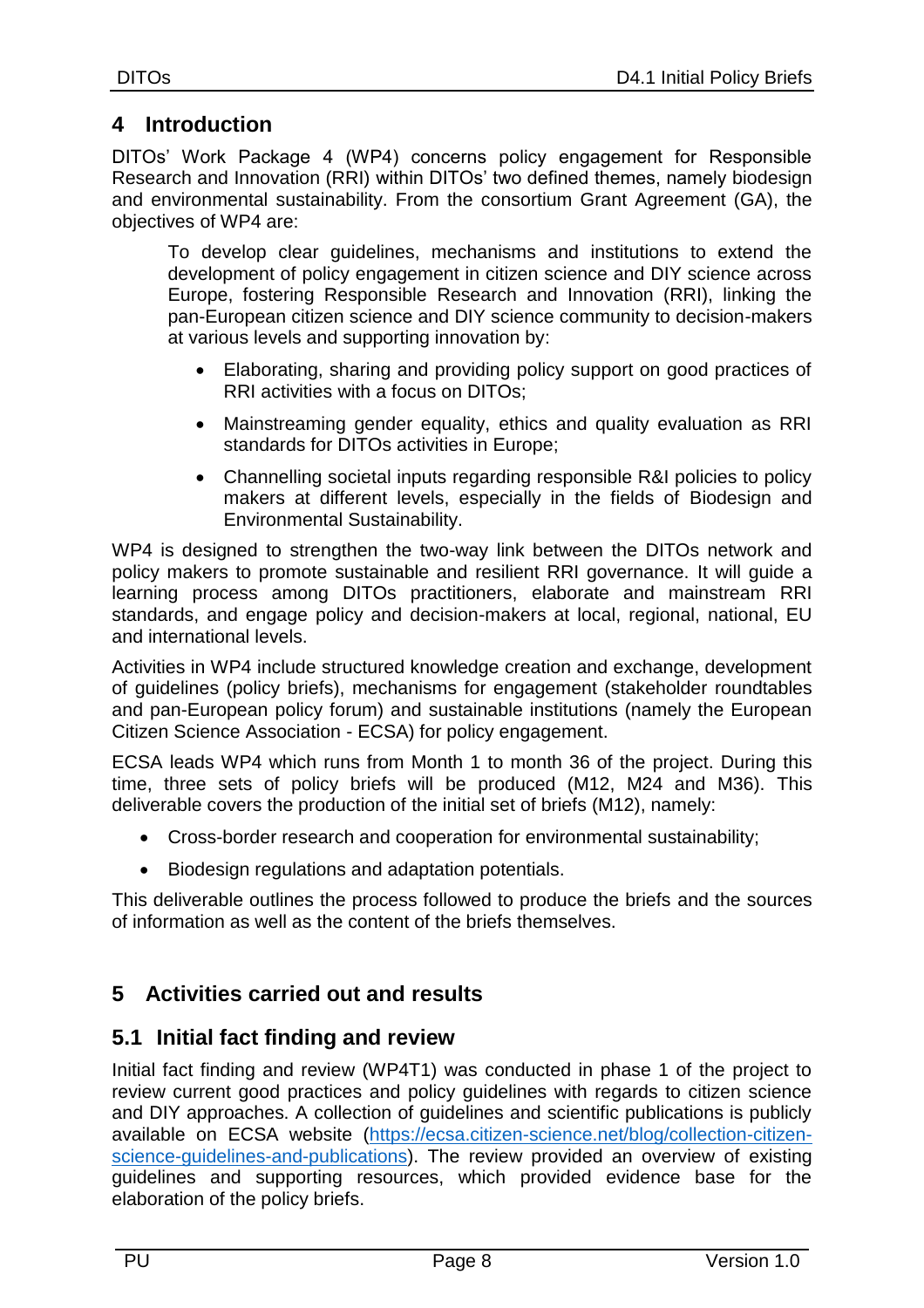For the case of the BioBlitz methodology, documents that have been identified were mainly user guides for running BioBlitz activities focusing on citizen science practitioners. Although a couple of such guidelines exist, the consultation with practitioners improved the understanding and knowledge over the broad variety of BioBlitz activities that is currently being carried out, both in terms of format and duration of events as well as regarding the areas, goals and desired outcomes of the study. Since an informative documentation of BioBlitz activities along with their potential for public engagement and policy in a format addressing decision makers was missing, the policy brief was oriented to provide this content. In addition, the fact finding and review helped to identify potential contributors to the policy brief.

For the case of DIYBio, documents identified included general descriptions of the actors, practice and places in which DIY biology and biotechnology is conducted in Europe and the United States, academic and popular science discussions on specific aspects of the practice, such as ethical or security questions, as well as policy briefs. A public reference database was created on Zotero [\(https://www.zotero.org/groups/doing\\_it\\_together\\_science/items\)](https://www.zotero.org/groups/doing_it_together_science/items), in which additional relevant articles were collected. Since the descriptions of the DIYBio movement in academic articles were rather fragmented, and no previous European policy briefs on DIYBio existed, it was decided to focus the present policy brief on furthering the understanding of DIYBio as a movement promoting openness and inclusiveness, new ways to organize moral deliberations, innovation in business and education.

## <span id="page-8-0"></span>**5.2 Sources of information and methods of working**

The information presented in both policy briefs rests on the initial fact finding and review exercise (WP4T1), which included materials from other EU reference projects, such as CAPS, PLACES, Citizens Observatories, Everyaware, Geo-Wiki, RRI Toolkit, Socientize, Synenergene, as well as other projects and institutions, such as the Joint Research Center and the Hackteria network. In addition, scientific and popular science literature has been consulted as well as grey literature by practitioners from the respective fields. Since both citizen science and DIY science are emerging fields, it was a main aim behind the creation of these policy briefs to make more information about these practices available. For this reason, a community-oriented approach has been chosen for determining the specific topics of each brief (in the framework of the broader topics stipulated by DITOs) and elaborating the content. To facilitate such a community-oriented approach, knowledge and experience from practitioners, within the DITOs consortium and beyond, has been collected through various processes described below for each policy brief. The European Stakeholder Round Table on Citizen Science, DIY Science and RRI organized by ECSA in November 2016 in Berlin served as kick-off for both participatory writing processes. At this round table, both policy brief topics were presented and workshops held with practitioners and other stakeholders to refine the general orientations of the policy briefs, find experts interested in contributing and discuss tentative timelines.

The **BioBlitz policy brief** has been developed with contributions from a network of BioBlitz organisers from around the world. Many ECSA members and non-members have experience in implementing this methodology and have expressed an interest in sharing their experience enabling the sharing of good practice between countries. During ECSA General Assembly (GA) in January 2016, ECSA established a working group (WG) on BioBlitz with the aim of connecting people, communities and organisations involved in the organisation of BioBlitz events, to facilitate the sharing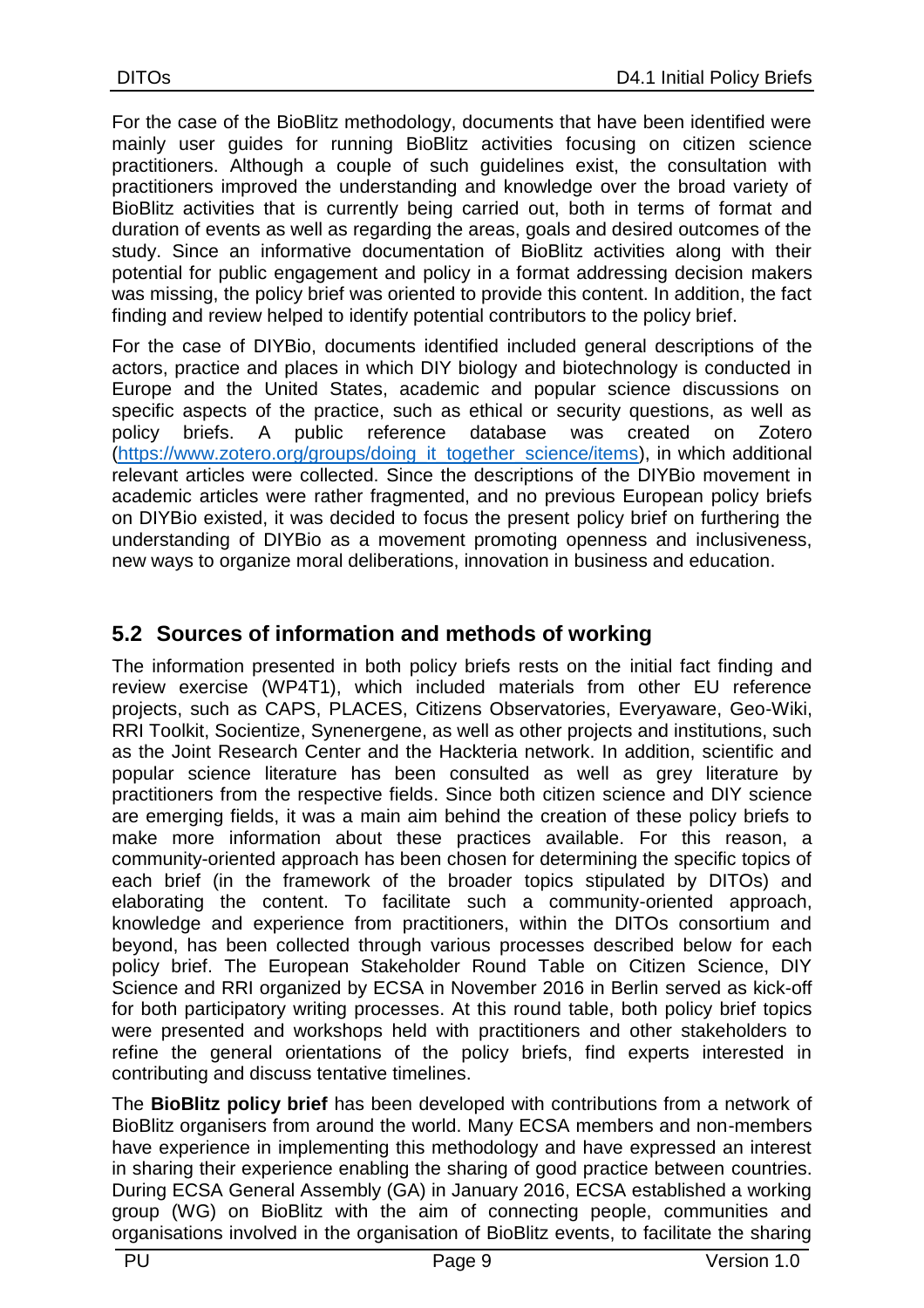of good practice and to build capacity for this type of event across Europe. The activity to develop a policy brief using a participatory approach was proposed and accepted during the GA and therefore included in the work plan of the group. The establishment of a BioBlitz network with ECSA is supported by DITOs by providing opportunities for networking and exchange of knowledge. The online event calendar on the DITOs website [\(togetherscience.eu\)](http://www.togetherscience.eu/) offers to members the opportunity to showcase their BioBlitz events happening in Europe, enabling practitioners and researchers to link up and promote events widely reaching civil society, policy makers and other relevant stakeholders. Members of the WG belong to the following organisations: Bristol Natural History Consortium (UK); Natural History Museum London (UK); Open University (UK); Natural History Museum Maremma (Italy); Natural History Museum of Barcelona (Spain); Marine Biological Association (UK); LAS Alpine Institute (Switzerland); National Biodiversity Data Center (Ireland); Center for Ecology, Evolution and Environmental Change (Portugal); University of Tartu (Estonia); CREAF & Natusfera (Spain); Spanish National Research Council (Spain); Parco Regionale Oglio Sud (Italy); Junior Research Center - European Alien Species Information Network (Italy); cNature (Israel); University of Palermo (Italy); LIFE project MIPP (Italy); University of Trieste (Italy); Atlas of Life (Australia); National Geographic (US); California Academy of Science (US); Natural History Museum of Los Angeles (US).

The development of the policy brief was the first task assigned to the WG for 2017. Online meetings were held regularly to allow everyone to participate in the development of the document. The outline of the policy brief was first agreed with DITOs partners. Members of the WG were invited to attend the first online meetings to learn about the objectives and work plan of the group, with particular attention to introduce the policy brief. During this first meeting, the purpose, target audience and agreed outline were presented and discussed with the WG members. The timeline for the development of the document was made explicit during the meeting, and members who expressed interest in contributing to the document accepted the proposed deadlines and specified the section of the outline they would contribute to.

Members of the group chose how to contribute, for example by providing input for the content of the policy brief, BioBlitz case example to include in the document in the format of a box, or feedback on content and drafts. A working document with the outline of the policy brief was created on an online collaboration platform, where contributors were assigned to each section of the outline (as for their preference) to allow them to provide relevant key arguments in bullet points or text. In order to make sure that important aspects were not missing, this first effort of contributions were reviewed during an online meeting set up via Adobe Connect. Reminders were sent via email to the members to encourage punctuality in including their input in the draft.

In order to bring evidence of events organised in different format and context and to highlight the possible outcomes and values of BioBlitz, case examples were provided by the members and included in the form of a box. Recommendations were given to members on how to describe the event, in order to provide a good representation of the different formats and impacts that BioBlitz can have.

Contributions were merged in a homogeneous style into a first draft by the WG coordinator, which is the policy brief author, and the draft was sent around for different rounds of feedback. The draft was reviewed by the members of the group, then shared with DITOs consortium and sent to the selected internal and external reviewer for their feedback.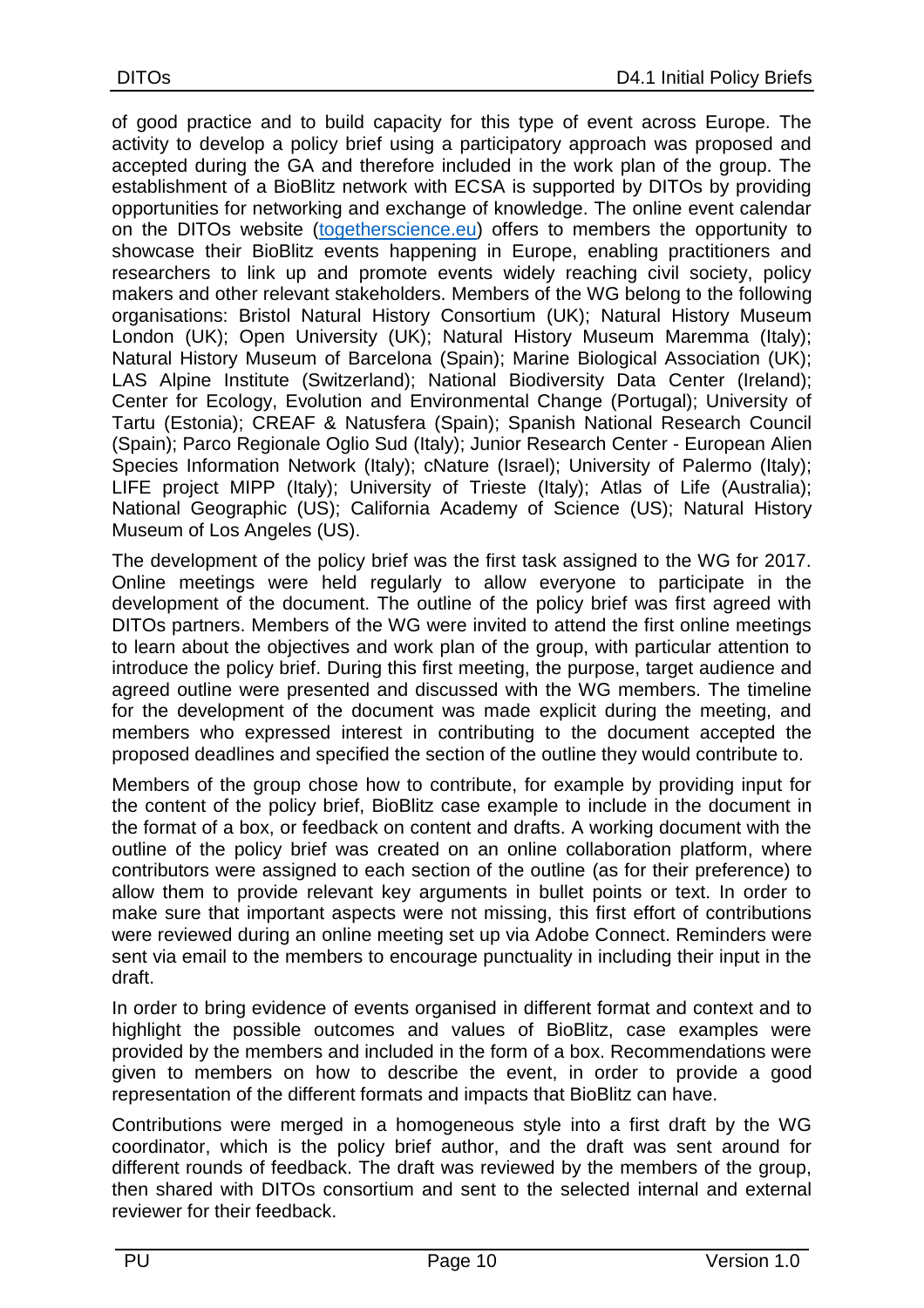The **DIYBio policy brief** has been developed based on an initial planning at the end of 2016. This planning was shared with the consortium members and adjusted when needed in online conference calls.

The plan included multiple strategies towards gathering information about the DIYBio movement by the consortium members. Contributions were collected via the DITOs stakeholder round tables in Berlin and Paris, 20 videos submitted by DIY science practitioners from around Europe and via responses to the 7 vlogs published in the DITOs YouTube channel. It was decided to use vlogs to engage the DIYBio movement because the majority of the practitioners are organized in informal online networks, in which written documents do not get shared frequently. Videos were expected to be more suitable to that end and indeed reached about 3,000 views.

The vlog episodes touched upon several dimensions of the DIYBio movement, including regulatory aspects, business innovation, interaction with science centres, the size of the movement, as well as the process of writing the policy brief itself in an attempt to make that more transparent as well. Each video was published in several online channels, including the global DIYBio Google Group on which online public discussion took place. Furthermore, the videos called upon DIY Biologists to respond and received reactions from dozens of viewers via email. A number of DIY Biologists where then interviewed for the following episodes, including the DIYBio community in Heidelberg, the lab manager of BioTehna (Slovenia), the coordinator of the Citizen DNA Barcoding project and manager of the biotech start-up incubator RebelBio.

During this process, several WP1 Biodesign activities took place that offered additional opportunities to gather information and opinions. In particular, Waag Society's "Het Praktikum" evenings and UPD's educational workshops have been included as case examples in the policy briefs.

As soon as a sufficient amount of information was gathered through these activities, in addition to the literature review, tasks were divided to write the policy brief itself within the DITOs consortium. Using an online collaborative platform, a working document was created, which outlined the main sections and boxes for case examples. Each consortium partner was made responsible for different elements. Once these were filled in, the task leader condensed the document into a coherent narrative.

A summary of this initial policy brief was transformed into a public presentation, which was held at the BioFabbing conference in Geneva in the presence of dozens of DIYBio practitioners from all over Europe and the world. The discussions at this event severed as external review of the policy brief, and feedback from that event as well as the internal review by the DITOs consortium fed into the final version.

## <span id="page-10-0"></span>**5.3 Environmental sustainability policy brief considerations**

**Title:** BioBlitz: promoting cross-border research and collaborative practices in Europe through Citizen Science

#### **Outline:**

- 1. Advances in Citizen Science: The Bioblitz approach
- 2. What is a BioBlitz
- 3. Technology-enabled biodiversity monitoring
- 4. Background: the need for monitoring biodiversity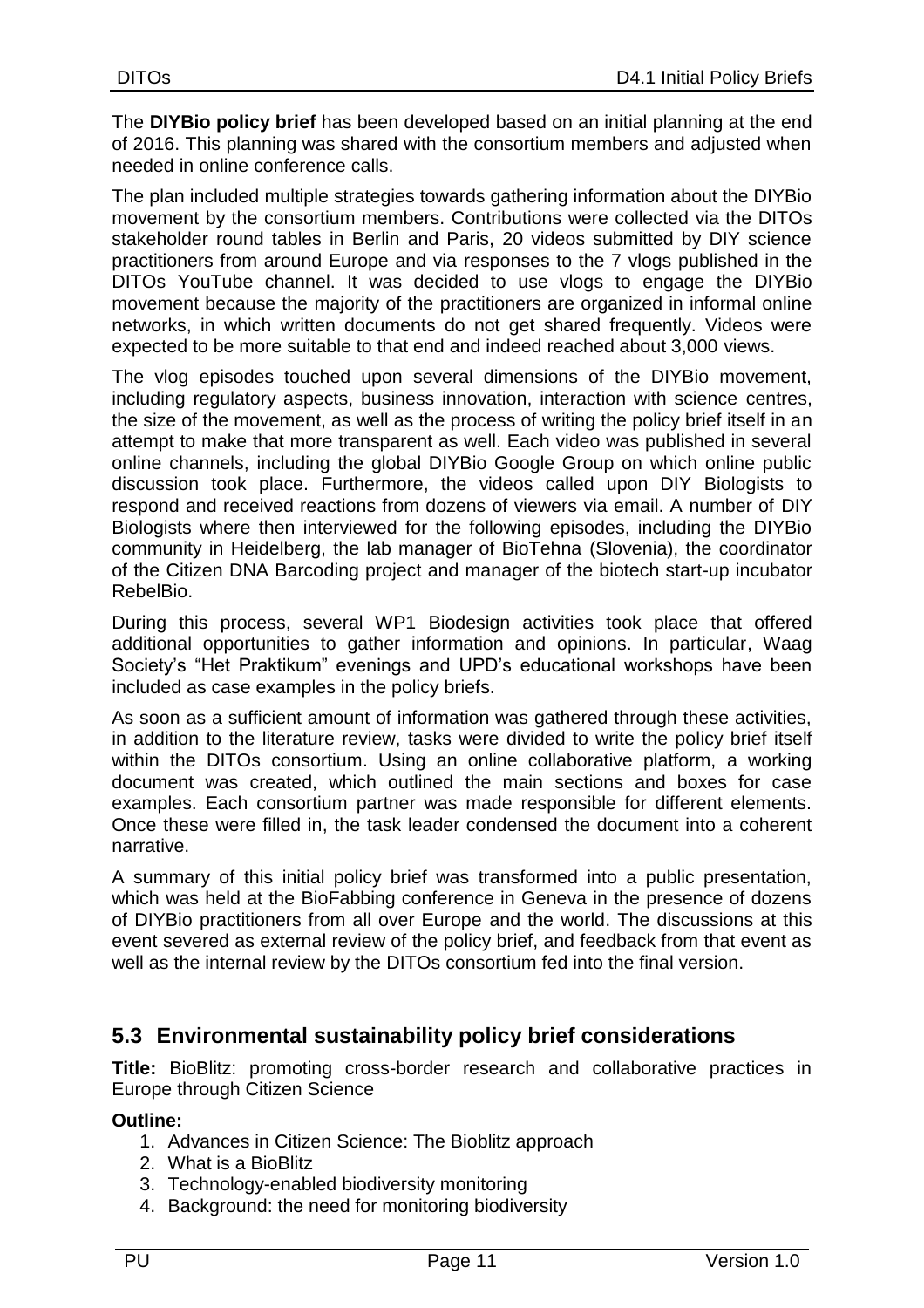- 5. Added value and outcomes of BioBlitz: Public engagement with science and policy
	- a. Individual and community outcomes
	- b. Scientific and environmental outcomes
	- c. Policy and management outcomes
- 6. How to increase BioBlitz impact: Fostering networking and capacity building
- 7. Recommendations

**Target audience:** policy/decision-makers and civil servants who come across the term BioBlitz and want to learn about it.

**Purpose:** informing stakeholders on what a BioBlitz is and why is a 'good' citizen science methodology.

The full content of the '*BioBlitz: promoting cross-border research and collaborative practices in Europe through Citizen Science*' brief can be found in Appendix 1 – Environmental Sustainability Policy Brief.

## <span id="page-11-0"></span>**5.4 Biodesign policy brief considerations**

Initially, the policy brief was planned to focus on regulations concerning DIYBio and their adaption potential at European level as well as within member states. This topic was presented at the European Stakeholder Round Table on Citizen Science, DIY Science and RRI in November 2016. At this event, the consensus of DIYBio practitioners was that the topic of this initial policy brief should be broader, focusing on the various potentials of DIYBio for research, innovation and education, and should be more informative in nature. The theme of the policy brief was adapted to accommodate this.

**Title:** Do It Yourself Biotechnology' (DIYBio) for open, inclusive, responsible biotechnology

#### **Outline:**

- 1. Executive Summary
- 2. Understanding the potential of DIYBio
	- a. Potential for inclusivity and openness in science
	- b. Potential for ethics
	- c. Potential for innovation
	- d. Potential for education: project and practice based learning
- 3. Considerations when adjusting funding mechanisms and regulation
- 4. Recommendations

**Target audience:** policy/decision-makers and civil servants.

**Purpose:** informing stakeholders on the potentials of DIYBio.

The full content of the '*Do It Yourself Biotechnology' (DIYBio) for open, inclusive, responsible biotechnology*' brief can be found in Appendix 2 – Biodesign Policy Brief.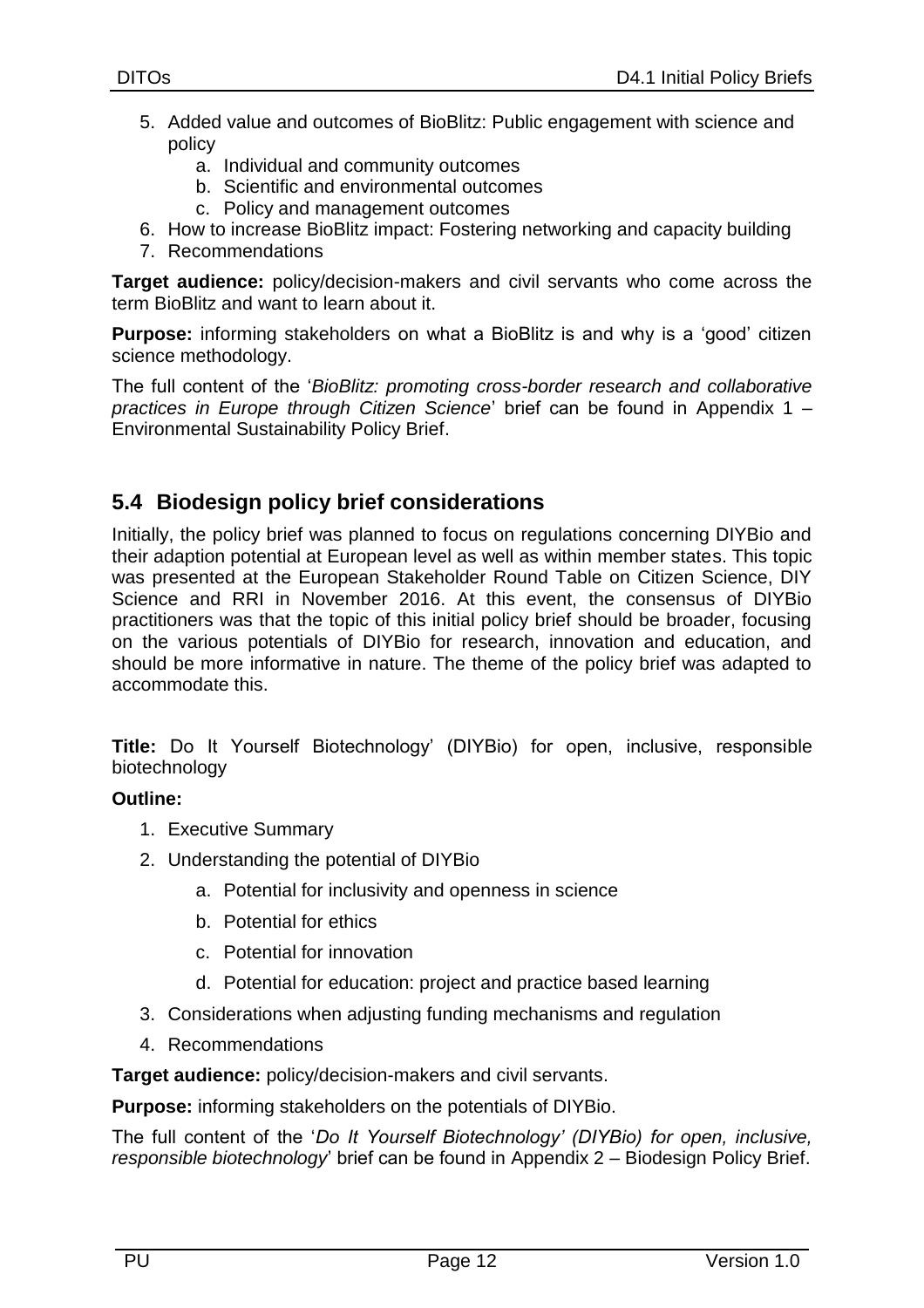### <span id="page-12-0"></span>**5.5 Design and presentation of policy briefs**

A short format has been chosen for the policy briefs in order to give a condensed summary of relevant developments in the fields of citizen science and DIY science to decision makers. Examples are provided in boxes to illustrate the arguments made with existing cases. The policy briefs have been designed in accordance with the branding and publication standards defined in D6.2 in order to continue building the DITOs brand regarding information material.

Policy briefs have been included in the appendices in an unformatted full version and with combined end notes for the purpose of this deliverable. Formatted versions that might differ in length will be produced and distributed following the submission of the deliverable.

## <span id="page-12-1"></span>**5.6 Dissemination of policy briefs**

Policy briefs will be distributed online (through the DITOs and partners websites and mailing lists, via online discussion lists and social media, accompanying blog posts, etc.), in print (as hand-outs to decision makers), and via events and presentations. Policy briefs will also be presented, handed out and discussed at future DITOs and partners' events to attract additional attention, such as stakeholder round tables and conferences. Finally, the community-oriented process of writing the policy briefs will also be leveraged for their distribution.

## <span id="page-12-2"></span>**6 Conclusions**

This deliverable concludes the successful first stage of WP4 and the timely deliverable of two policy briefs evidences a firm foundation and network on which to extend the consortium's activities on policy engagement for RRI. The key achievements in this phase have been:

- **Guidelines:** Publishing two initial policy briefs focusing on good practices of RRI activities regarding public engagement in research for environmental sustainability and DIYBio, which can now be leveraged for supporting policy and further developing policy engagement in citizen science and DIY science;
- **Guidelines:** Collecting, reviewing and making key best practice documents on citizen science and DIY science openly accessible as reference source that can be expanded over the course of the project and beyond;
- **Mechanisms:** Establishing collaborative, open networks around the topics of BioBlitz and DIYBio between DITOs partners, external practitioners of citizen science and DIY science, their organisations, policy makers and other stakeholders that support learning and can stimulate innovation;
- **Mechanisms:** Carrying out two open and community-oriented processes for determining the specific themes and contents of the policy briefs and thereby piloting participatory processes along with accompanying communication strategies to be built on for future deliverables;
- **Institutions:** Extending ECSA's and DITOs' capacities as de facto sources of information for policy makers throughout Europe;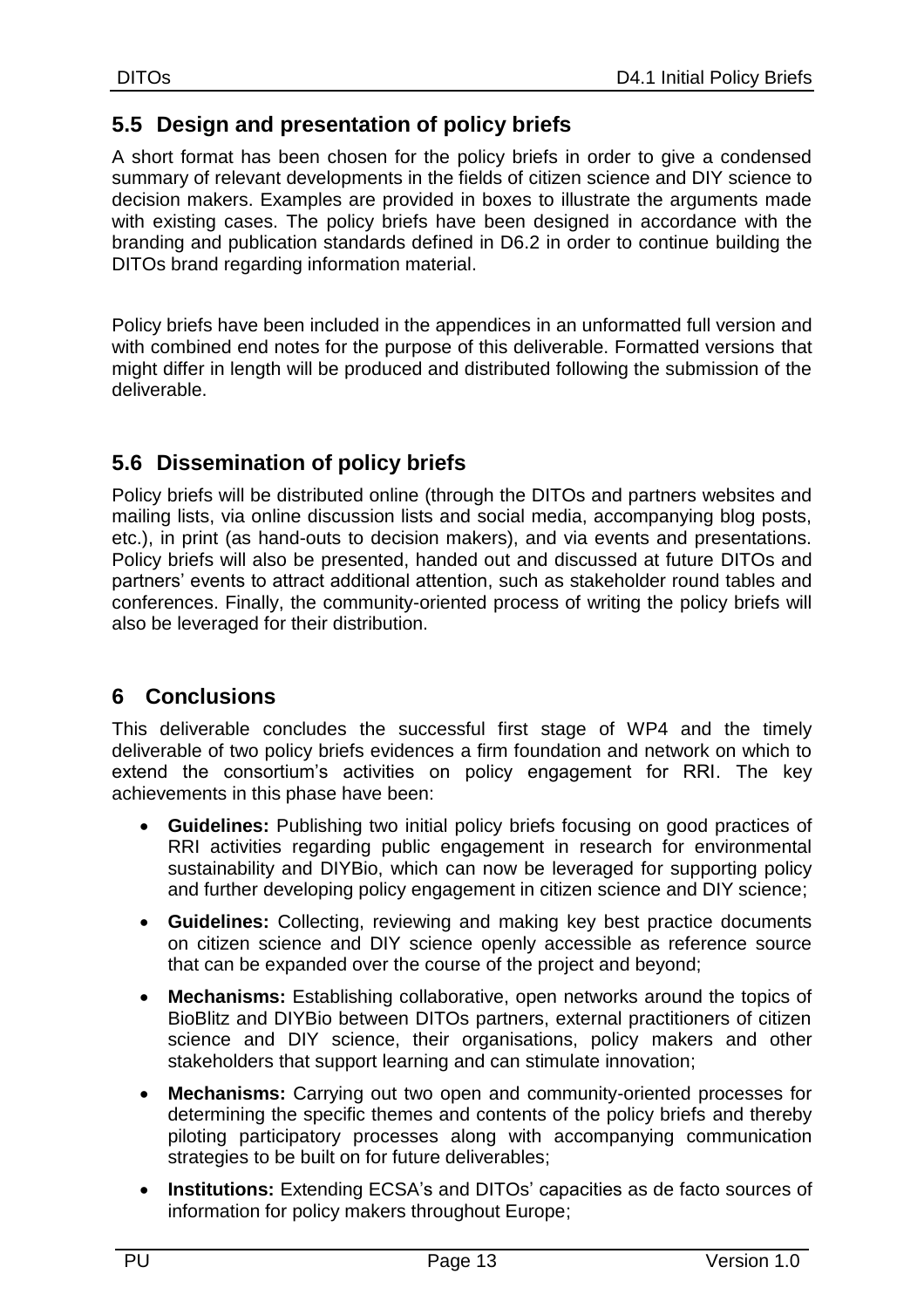- **Institutions:** Developing institutional structures creation of ECSA WG on BioBlitz in Europe and linking to existing DIYBio community networks – to build capacities for sustainable networking and policy engagement for citizen science and DIY science communities;
- **Internal:** Successfully integrating WP4 (Policy Engagement) activities with WP1 (Environmental Sustainability) / WP2 (Biodesign) activities through identification of relevant and actionable topics of concern, thereby providing tangible examples of processes and outputs of the implementation of the matrix structure behind the DITOs project;
- **Internal:** Linking the work on policy briefs to other WP4 activities, especially stakeholder round tables, carried out by various partners thus improving programmatic cohesion as well as coordination and cooperation between partners;
- **Internal:** Establishing a common look and feel for DITOs policy briefs.

Future briefs (M24 and M36) will further expand this work on the themes of biodesign and environmental sustainability and will address in detail the four key principles of RRI (gender equality and the inclusion of disadvantaged groups, open access, data and science, ethics and quality evaluation and the involvement of SMEs and industry). The sources of information will be continually expanded and updated. In addition, future policy briefs will pilot further ways of mobilizing input by linking to other WP4 activities, especially discovery trips, as well as WP1 and 2 activities, especially feedback on exhibits, activities and outputs of deliberation. Next to the policy briefs, also mechanisms and institutions for policy engagement of citizen science and DIY science communities across Europe will be developed further. Altogether, this work aims at contributing to work towards maximising the innovation potential of Europe, building trust in R&I activities and closing the research and innovation capabilities gap. Within the RRI framework, data ownership and IPR will receive special attention, in consultation with legal expects.

## <span id="page-13-0"></span>**7 Bibliography / References**

References are included as endnotes to the appendices.

## <span id="page-13-1"></span>**8** *APPENDICES*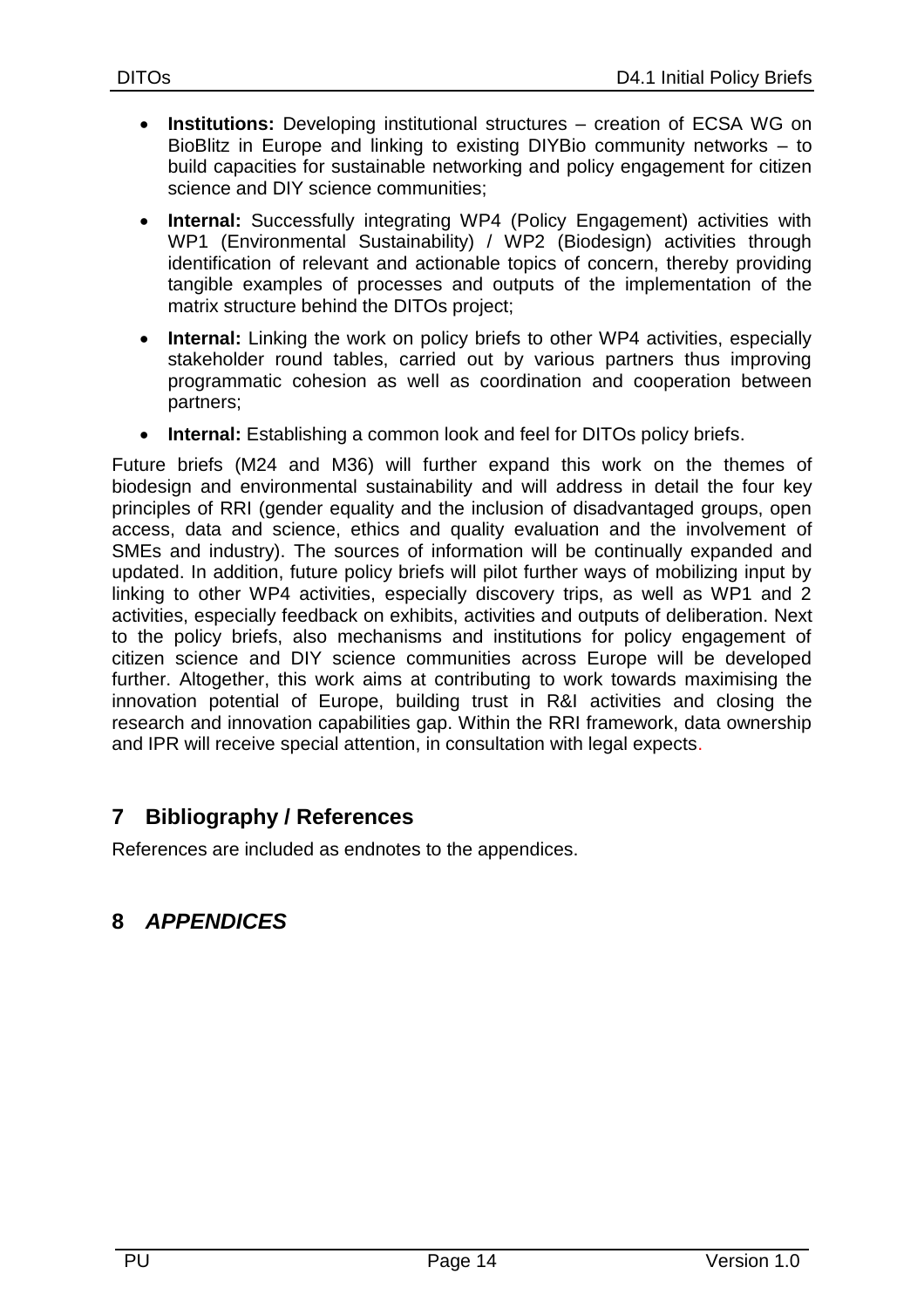## <span id="page-14-0"></span>**8.1 Appendix 1 – Environmental Sustainability Policy Brief**

### *BioBlitz: Promoting cross border Research and collaborative Practices for Biodiversity Conservation*

#### **Advances in Citizen Science: the Bioblitz Approach**

Citizen Science approaches – the involvement of non-professionals in scientific research are increasingly effective and relevant sources of data for improving knowledge of biodiversity, whilst simultaneously increasing public engagement in science<sup>i</sup>. Among the vast array of tools available in environmental Citizen Science, BioBlitz events are being adopted as an effective methodology for conducting a rapid assessment of biodiversity, thus contributing to the evidence base for managing and preserving biodiversity and ecosystem services".

This policy brief has been developed with contributions from a vast network of BioBlitz organisers internationally. It aims to inform policy and decision-makers including public administration, local authorities and donors, on the BioBlitz approach and its potential for achieving local and national biodiversity goals. By showcasing initiatives implemented in Europe, this document highlights the potential of a BioBlitz to make a valuable contribution to science, environmental management, policy and public engagement. It concludes by advocating for the BioBlitz approach and proposing the establishment of an EU wide network of practitioners and BioBlitz organisers to foster cross border research and collaboration in biodiversity conservation.

This policy brief is developed within the framework of the Horizon 2020 'Doing It Together Science' (DITOs) project to establish a collaborative and open network between DITOs partners, external organisations and policy-makers throughout Europe.

#### **What is a BioBlitz?**

During a BioBlitz event (from Bio = life and Blitz = something quick and intense) members of the public, professional scientists and voluntary naturalists work together to record as many species as possible within a delimited geographical area over a defined time period. The first BioBlitz was organised in Washington D.C. in 1996 by the National Park Service and the National Biological Service, both part of the U.S. Department of the Interior. Ever since, BioBlitz has become a very common approach especially in the USA, UK *(BOX 1)* and Australia. To a smaller extent, BioBlitzes are being carried out in other European countries in a constantly increasing trend, as Citizen Science popularity increases, even in countries with little tradition of public participation in science.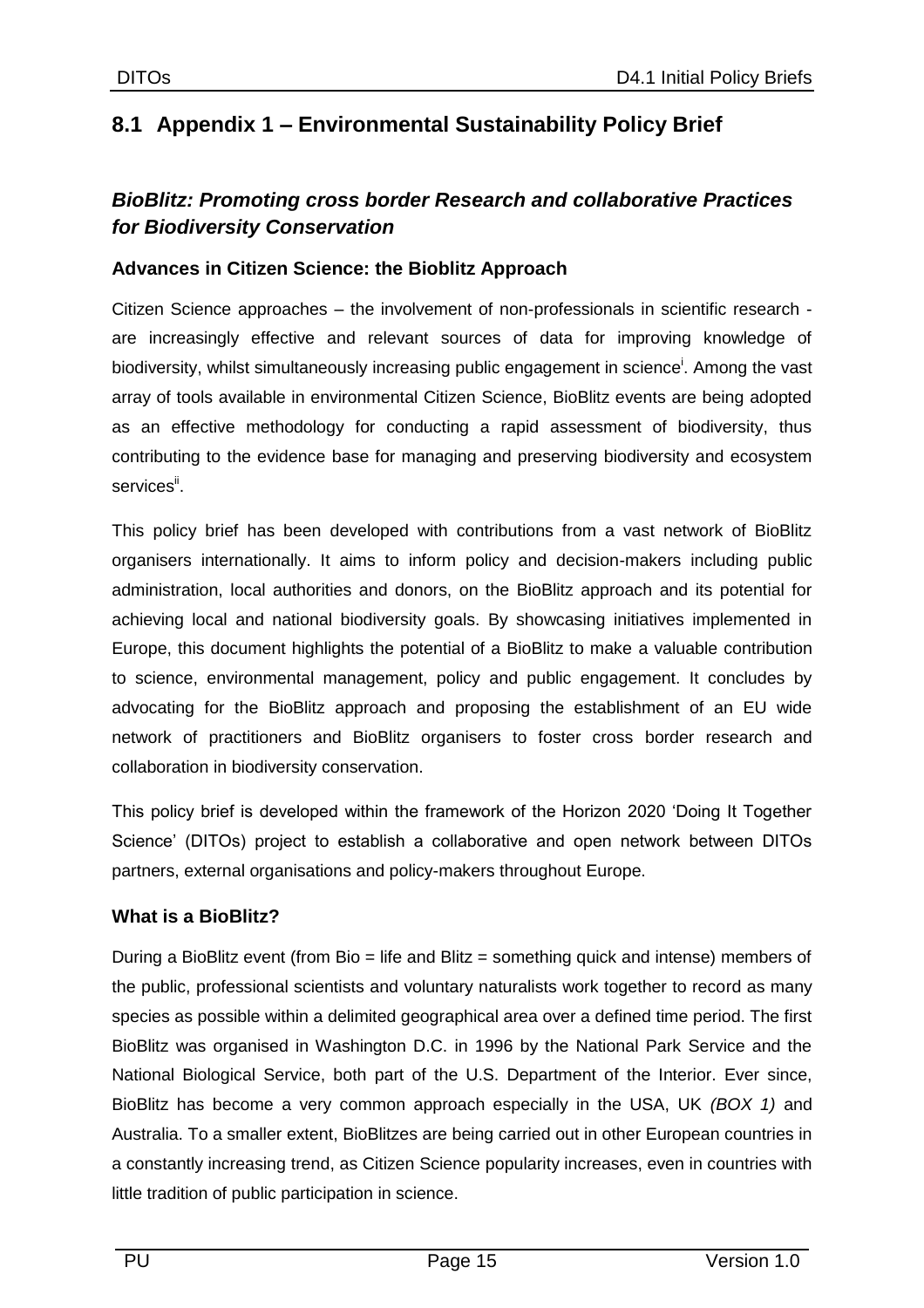Commonly, the event is organised as a 24-hour blitz to create a broad biodiversity inventory of a geographical site. Yet, if the goal is to capture a snapshot of a target species or ecosystem, a shorter 'mini-BioBlitz' (three hours to half a day) is an adequate format. This versatility means BioBlitzes can make a meaningful contribution to a number of EU environmental policy areas such as invasive alien species (IAS) and marine biodiversity monitoring *(BOX 2 and 3)*. The typical short time frame of this event delivers rapid datasets providing a complementary approach to long-term inventories and contributing to reporting progress towards national targets as well as informing decision-making processes.

Usually delivered by partnerships of academia, natural history or science museums, education institutes and NGOs, BioBlitz events are an opportunity to collaborate with stakeholders who are usually not directly involved in conservation, therefore promoting interdisciplinary collaboration and increasing opportunities to support campaigns to protect the local environment. Citizen Science practitioners globally have shared their experiences and designed user guides to running a BioBlitz<sup>iii,iv</sup>, enabling the sharing of good practices between countries and encouraging new BioBlitz organisers to implement this activity.

#### **Technology-enabled Biodiversity Monitoring**

Engaging the public in mapping species is becoming an easier task thanks to advances in technology. However, when involving non-professionals in collection of biodiversity data, the quality of the data collected is an issue to be addressed. Developments of tools such as web platforms and mobile apps to record data from the field (e.g. iNaturalist, IAS Europe, Natusfera, iRecord, BioDiversity4All) are quickly moving forward in response to this challenge. The use of accessible technologies facilitates inclusiveness as well as processes for data quality control. Uploaded observations containing a photograph of the species, date and location information, are made available in real-time, thus enabling verification by experts at any time and with an increased speed of data sharing. BioBlitzes can contribute observations to national and international biodiversity databases, allowing their use to answer large-scale scientific and management questions (*BOX 4, 5)*.

#### **Background: The need for Monitoring Biodiversity**

Biodiversity is threatened by the effects of human activities on the environment such as climate change, habitat loss and introduction of IAS. The value of biological diversity has been recognised in legal instruments such as the Convention for Biological Diversity (UNEP, 1993) adopted by 196 countries worldwide. The framework, provided in the ten-year strategic plan for 2011-2020, includes the Aichi Biodiversity Targets and is reflected in the EU 2020 Biodiversity Strategy and translated into national strategies<sup>y</sup>. EU Institutions and Member States are responsible for ensuring that objectives are achieved by 2020. The EU Strategy sets out actions and horizontal measures needed to reverse loss of biodiversity,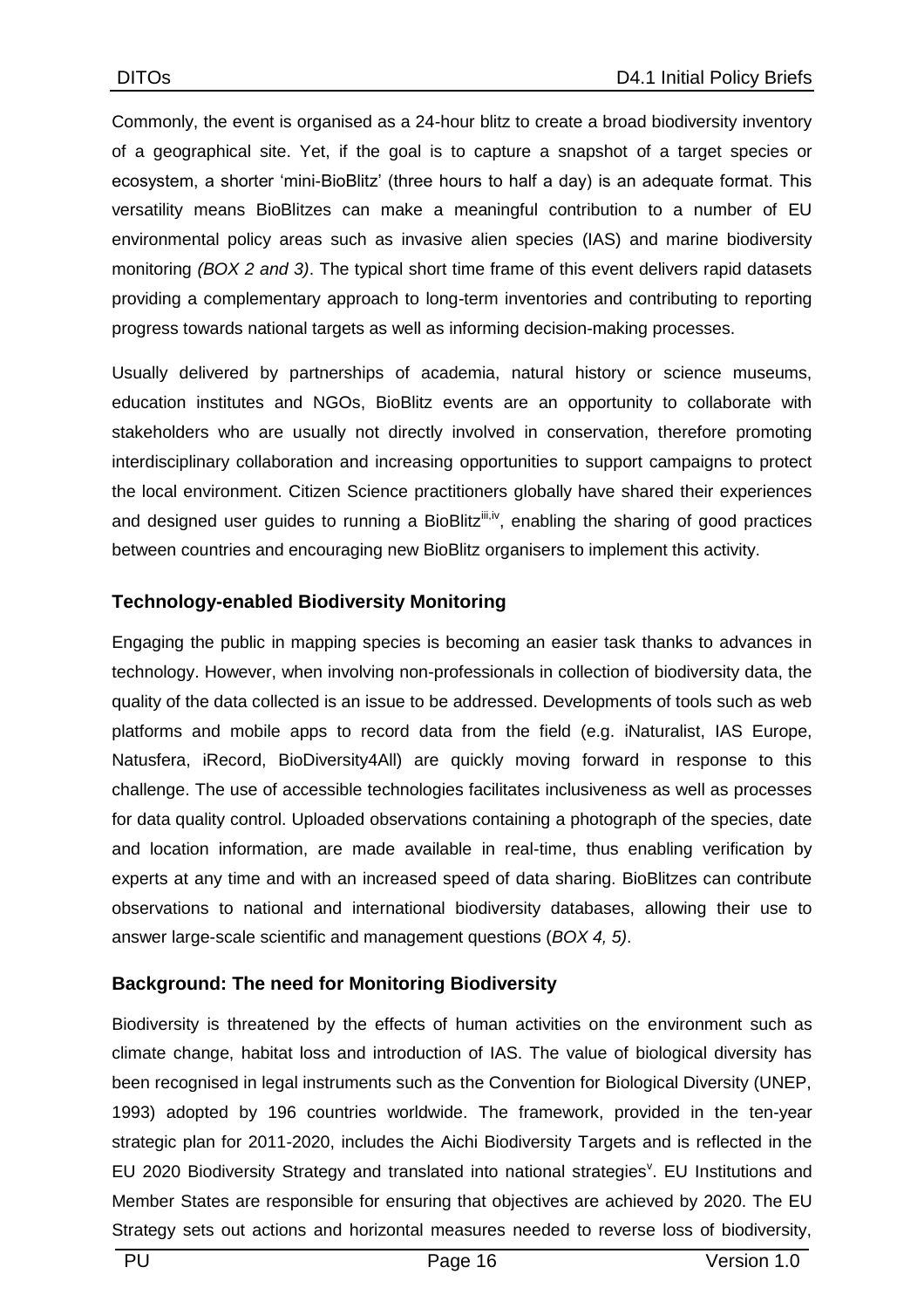and includes built-in measures such as the Natura 2000 network to improve the implementation of the Birds and Habitats Directives. Measuring the success of these strategies is essential and one vital step in this process is effective monitoring of biodiversity to which BioBlitzes can contribute (*BOX 6*).

## **Added Value and Outcomes of BioBlitz: Public Engagement with Science and Policy**

A BioBlitz is a process whereby the knowledge gained by the participants and the scientists create sustained awareness and commitment to address environmental issues.

#### **1) Individual and Community Outcomes**

BioBlitzes empower individuals and communities to take action to protect the environment. They can help address issues of concern for communities such as biological invasions or air quality by using bioindicators. Participation in BioBlitzes can also improve the sense of being part of a local area and develop community cohesion.

#### **2) Scientific and Environmental Outcomes**

Data collected during a BioBlitz can be used for research such as updating species lists and documenting the occurrence of rare species *(BOX 7, 8).* It is not a replacement for a professional ecological survey as the outcome depends on the methods used and the expertise available on the day. Nevertheless, a BioBlitz attended by professional experts offers opportunities for skills development in surveying and identification; fosters collaboration and networking; strengthens connections between professionals; whilst contributing data towards more long-term surveying efforts.

#### **3) Policy and Management Outcomes**

BioBlitzes have the potential to inform policymaking, but these links can be enhanced. When a BioBlitz is able to give answers to community concerns, the policy outcomes of these events become even stronger. A BioBlitz can launch campaigns on environmental issues relevant at local scale or contribute knowledge addressing larger-scale challenges. For instance, the detection of IAS helps track their occurrence and distribution and reduces time of action with real-time notification to government agencies *(BOX 3)*. In many cases BioBlitz events are held in protected areas *(BOX 6),* contributing data to inform management interventions and to support monitoring and reporting of environmental legislation.

#### **How to increase BioBlitz Impact: Fostering Networking and Capacity Building**

Many BioBlitz events are held within Europe with little cross-boundary exchange of experience, resulting in a missed opportunity to maximise the impacts and outcomes of this approach. With BioBlitzes becoming more and more popular, research is needed to identify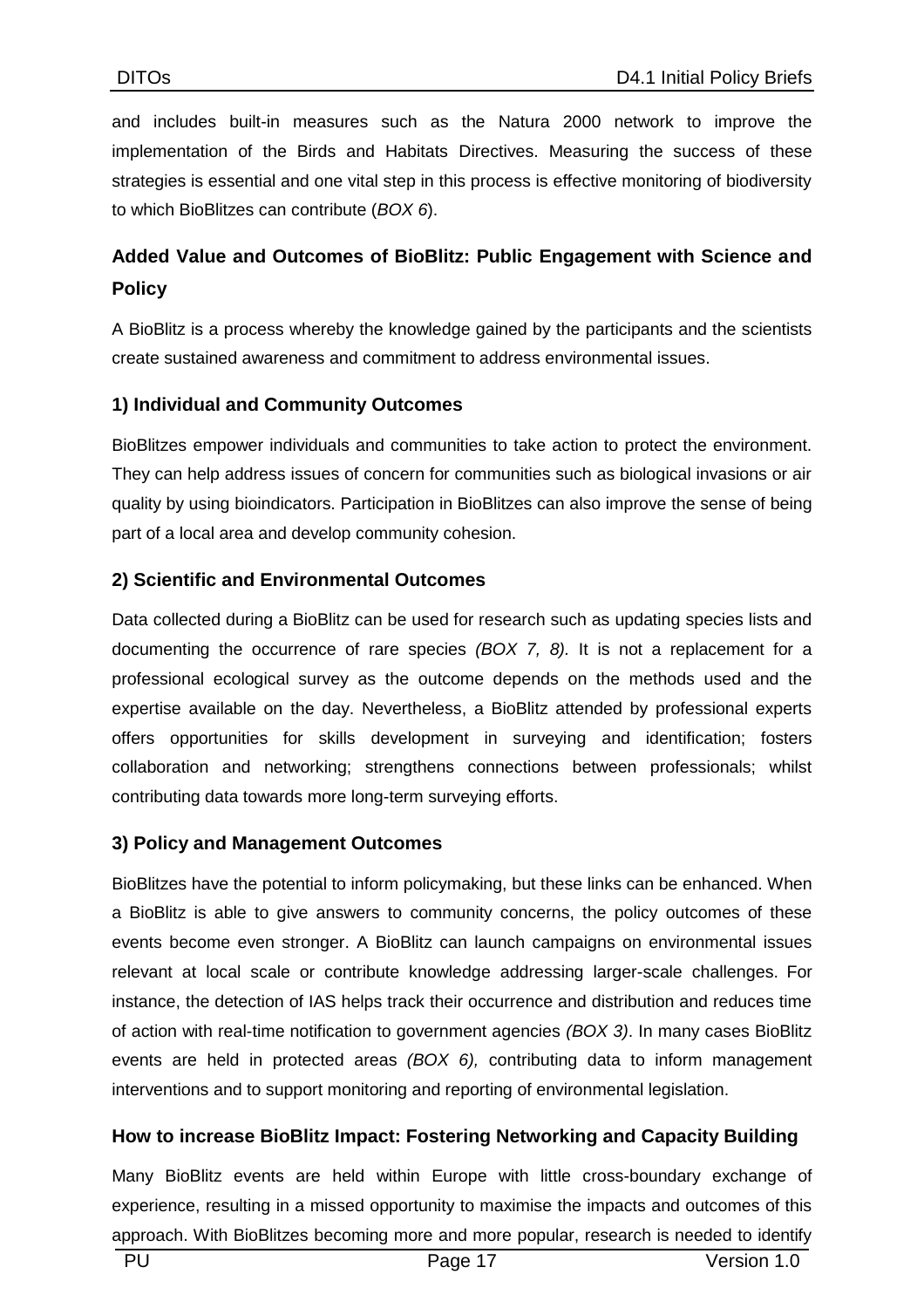good practices that take into account citizens', researchers' and policymakers' priorities. Establishing a BioBlitz multi-actor framework would make it possible to better align priorities and needs of stakeholder groups. The European Citizen Science Association (ECSA) was established in 2013 to foster the potential of Citizen Science with regard to environmental sustainability and policy making. One of its goals is to support such a movement by providing opportunities for networking and exchange of knowledge, aiming to consolidate the European network and making it sustainable in the long-term.

#### **Recommendations**

We recommend the establishment of a Europe-wide network of BioBlitz stakeholders for the following objectives:

- To facilitate the sharing of best practices and to build capacity for this approach.
- To facilitate cross-border research and cooperation and to promote the implementation of BioBlitzes to achieve a wide range of desirable outcomes.
- To further develop the potential of BioBlitz to be temporally repeated monitoring events.
- To enhance the potential of this approach to support the implementation of local, national and international biodiversity strategies and to inform decision-making processes.
- To advocate and provide support for taxonomists to attend, develop their own skills and to support post-event follow up.
- To encourage the growing interest in schoolyard BioBlitzes and other outdoor educational curricula to increase social commitment to the study and conservation of nature.

#### **Colophon**

This policy brief was facilitated by the lead authors (ECSA) through open interaction and discussion with the ECSA BioBlitz working group. While this was carried out as part of H2020 'Doing It Together Science' (DITOs) Coordination and Support Action project, the views expressed in it do not reflect the consensus opinion of DITOs partners.

#### **BOX 1 - UK National Network and Defra**

The UK Department for the Environment, Food and Rural Affairs (Defra) is a member of Bristol Natural History Consortium (BNHC), the charitable partnership that coordinates the National BioBlitz Network for the UK [\(www.bioblitzuk.org.uk\)](http://www.bioblitzuk.org.uk/). Since 2010, Defra has supported a number of research and development activities around BioBlitz, recognising the potential of the format to deliver priorities for the UK Government Biodiversity 2020 Strategy<sup>vi</sup>. Outcome 4 of the strategy states that: "*By 2020, significantly more people will be*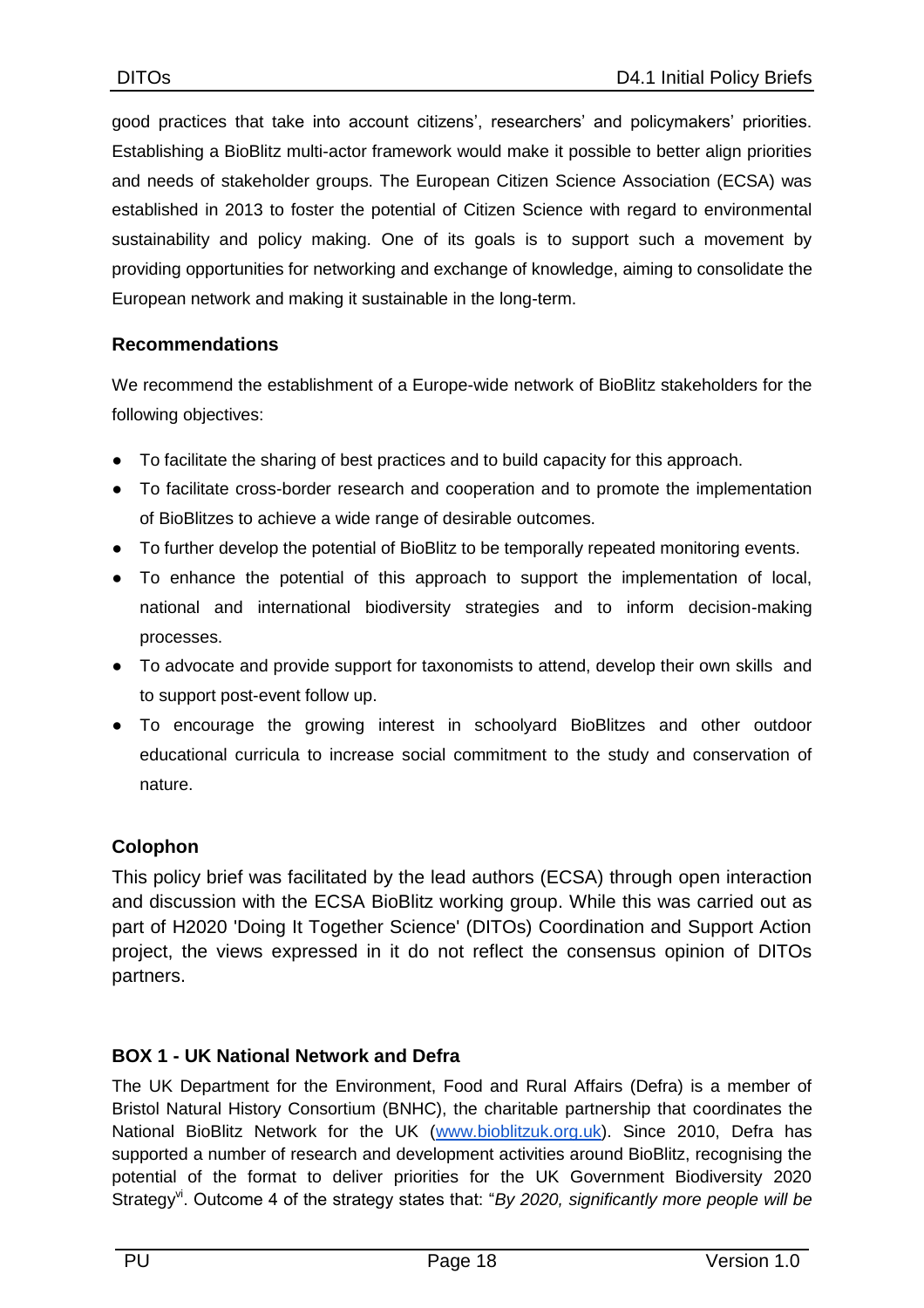*engaged in biodiversity issues, aware of its value and taking positive action"*. BioBlitz offers specific opportunities to support two of the key themes:

Theme 2: Putting people at the heart of policy

Theme 4: Improving our knowledge

#### **BOX 2 - Bioblitz in marine and coastal habitats**

In 2009, the Marine Biological Association (MBA) and the Natural History Museum London led the first UK marine and coastal BioBlitz. Combining marine, land and freshwater surveys shows the connection between systems often considered in isolation and brings together people from a range of disciplines. Work in the marine environment presents a number of unique challenges, but with the help of experienced partners and appropriate planning these can be overcome. Activities such as shore surveys, ocean vigils, and strandline walks can be safely undertaken by most people. Marine BioBlitzes provide important biodiversity data, helping to fill the 'major knowledge gap in the marine environment' identified by the European Biodiversity Strategy mid-term review<sup>vii</sup>. Many events occur at Natura 2000 sites and fill distribution points for common, but under-recorded species, non-natives and protected species and features.





Marine and coastal BioBlitz events organised by the MBA with several partners. Credit: Marine Biological Association

#### **BOX 3 - Bioblitz and Invasive Alien Species**

The EU Regulation on the prevention and management of invasive alien species (IAS) requires 'Member States to determine the presence and distribution of new as well as already established IAS of Union concern'. By the nature of the BioBlitz format, new distribution records of IAS are often made, making a valuable contribution to science as well as environmental management as required by the Marine Strategy Framework Directive and Water Framework Directive. Globally, there are cases of BioBlitz events that have been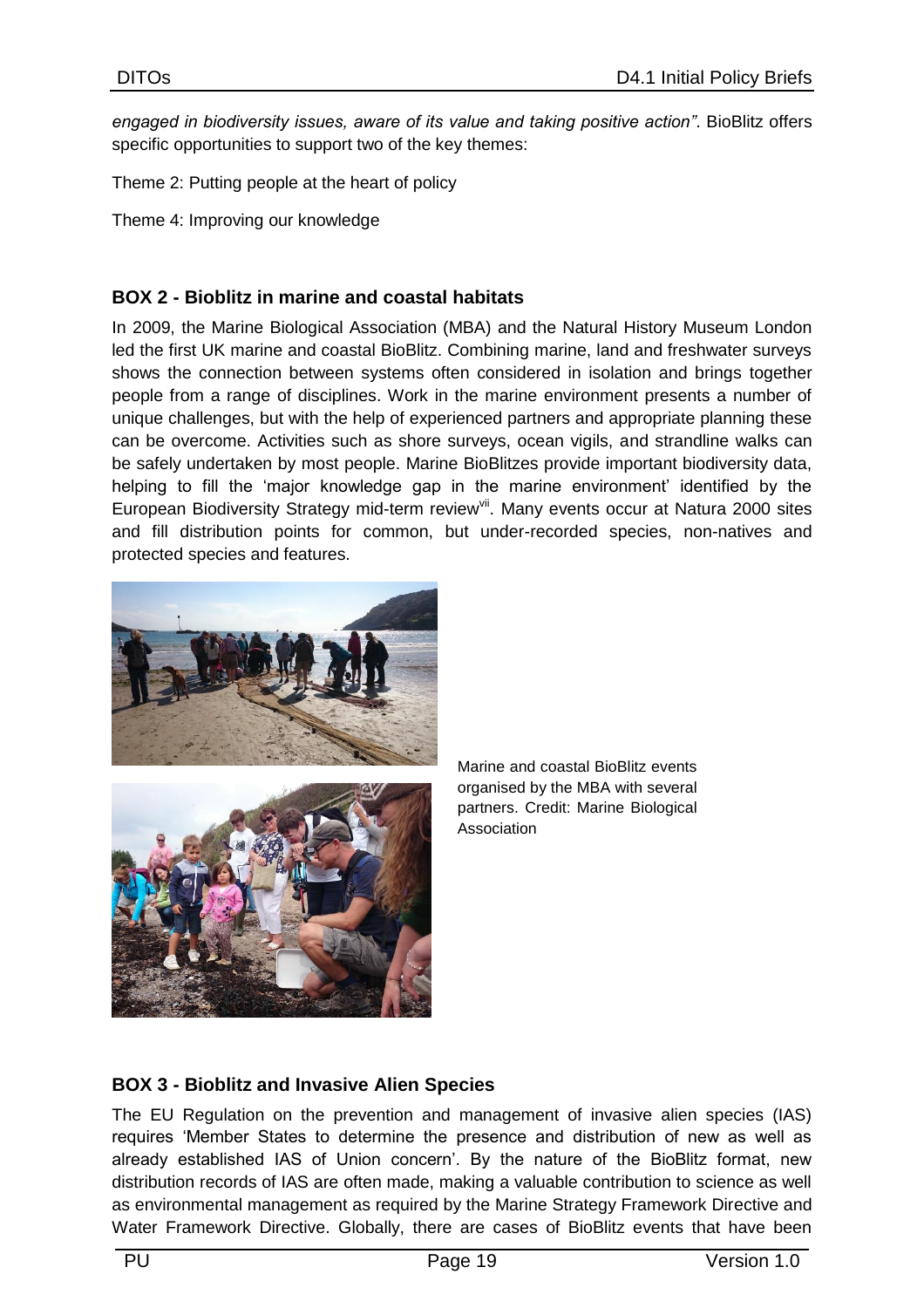successful in specifically targeting only IAS<sup>viii</sup>. The Marine Biological Association encourages participants to survey IAS by scheduling IAS surveys during events. Data can then be analysed against IAS registers to identify the proportion of IAS vs. non-IAS for a site, to indicate the level of ecosystem alteration. Records can be passed quickly to relevant authorities for action using systems such as the Great Britain Rapid Response Protocol operated in the UK<sup>ix</sup>.



The invasive alien seaweed *Undaria pinatifida* found during a BioBlitz organised by the MBA with several partners. Credit: Marine Biological Association

#### **BOX 4 - BioBlitz Barcelona (BioBlitzBcn)**

The BioBlitzBcn started as an initiative of the University of Barcelona and the Barcelona City Council in 2010 with the aim of increasing awareness of urban biodiversity. The City Hall of Barcelona has partially funded the first five editions in agreement with the Natural History Museum of Barcelona and the resulting datasets are submitted to the local agency of environmental affairs. The selection of locations for the BioBlitzBcn has focused on big urban parks to create a biodiversity inventory according to the needs of the Barcelona environmental agency. Data collected from 2010 to 2014 have been compiled and published in the Global Biodiversity Information Facility (GBIF), which is a free and open access database for biodiversity data<sup>x</sup>.



BioBlitzBcn - Spain

Credits Dacha Atienza Ariznavarreta

#### **BOX 5 - Island BioBlitz: celebrating Ireland's island biodiversity**

The National Biodiversity Data Centre organised a week-long Island BioBlitz in 2016 to engage the local community in the celebration of Ireland's natural heritage and to generate inventories of the biodiversity of each island. Teams of experts, citizen scientists and locals documented the biodiversity of the 5 offshore islands [https://bioblitz.ie.](https://bioblitz.ie/) A unique feature of the event was that teams competed against each other to see which island could document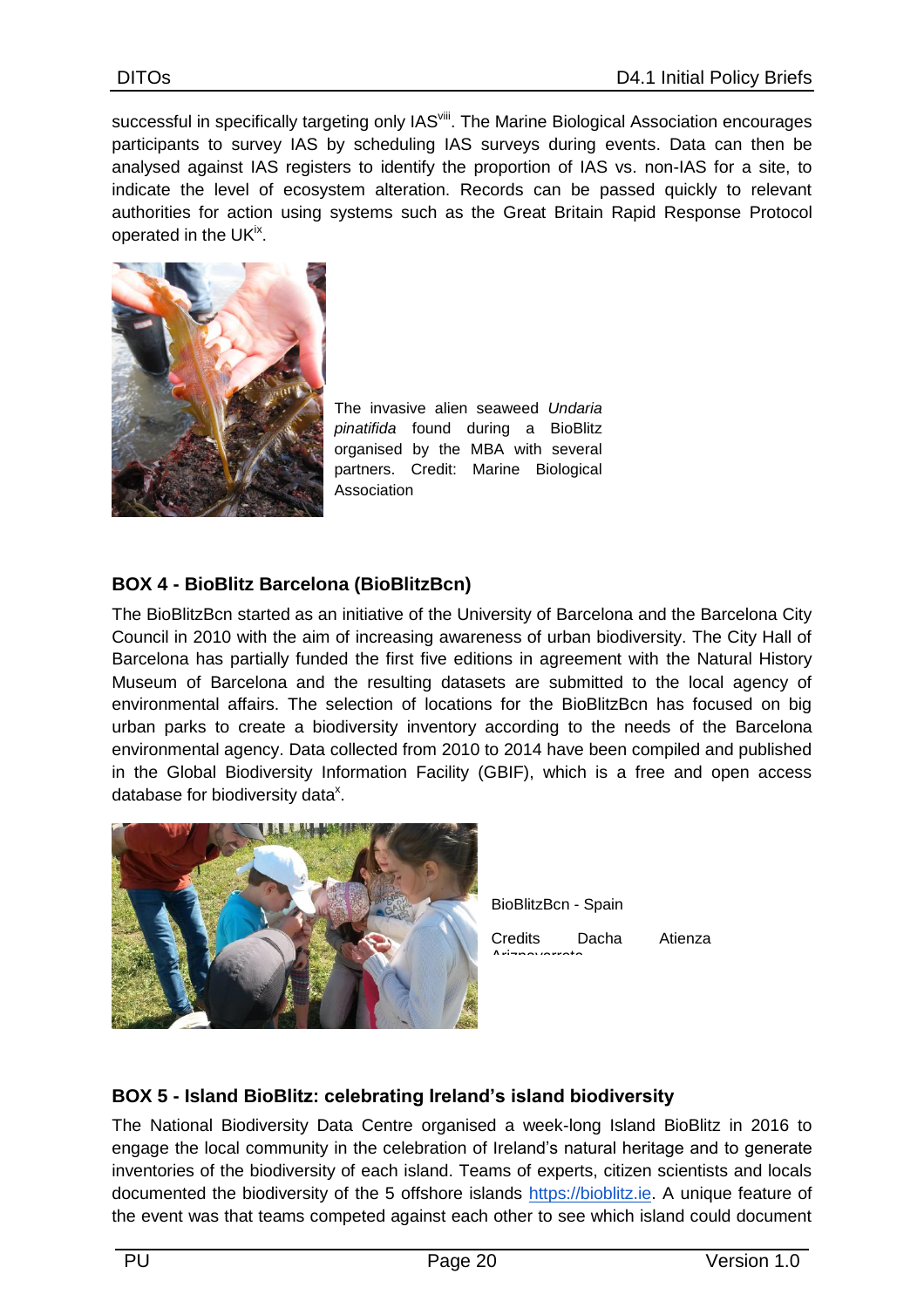the most species (see Table below). To support the event, the Data Centre developed a state of the art online and mobile phone app to enable the data to be captured in real time and results streamed live. All data collected as part of Island BioBlitz have been validated and are freely available for download [http://maps.biodiversityireland.ie](http://maps.biodiversityireland.ie/) and through GBI[F](http://www.gbif.org/) [http://www.gbif.org.](http://www.gbif.org/) The island communities have taken ownership of the results to promote the unique natural heritage of their areas.

BiŏBlitž.

| 围 | . .<br>Celebrating Ireland's Wildlife<br><b>Island BioBlitz 2016 - Final Results</b> |                      |                            |                                  |                         |                             |  |  |
|---|--------------------------------------------------------------------------------------|----------------------|----------------------------|----------------------------------|-------------------------|-----------------------------|--|--|
|   |                                                                                      | <b>Total Species</b> | <b>Most Marine Species</b> | <b>Most Conservation Species</b> | <b>Species Richness</b> | <b>Most Productive Team</b> |  |  |
|   | 1st                                                                                  | Bere Island - 1,178  | Inis Mór - 190             | Inis Mór - 73                    | Tory Island - 209       | Bere Island - 34.8          |  |  |
|   | 2nd                                                                                  | Inis Mór - 1,096     | Clare Island - 181         | Tory Island - 64                 | Cape Clear - 130        | Clare Island - 33.6         |  |  |
|   | 3rd                                                                                  | Cape Clear - 870     | Tory Island - 170          | Cape Clear - 62                  | Bere Island - 67        | Tory Island 30.9            |  |  |
|   | 4th                                                                                  | Clare Island - 836   | Bere Island - 152          | Bere Island - 54                 | Clare Island - 52       | Inis Mór - 29.7             |  |  |
|   | 5th                                                                                  | Tory Island - 710    | Cape Clear - 88            | Clare Island - 42                | Inis Mór - 35           | Cape Clear 26.5             |  |  |

*The table presents the results from the competition between the 5 islands based on the 5 categories of recording effort (i.e. 'Total species' indicates the island where the higher number of species have been recorded). Credits: Liam Lysaght.*

#### **BOX 6 - BioBlitz in Natura 2000 sites in Italy**

The Maremma Natural History Museum (Tuscany, Italy) has organised 24-hour BioBlitzes since 2013 to raise awareness of biodiversity and generate species inventories for the selected areas<sup>xi</sup>. The events are held in Natura 2000 sites to allow the promotion of the network of protected areas at the local scale while contributing to updates of knowledge useful for Bird and Habitats Directives' reporting. More than 1000 citizens actively took part in the events between 2013 and 2016 and about 30 sessions of data collection were carried out in each BioBlitz. The first two Bioblitzes were organised in the 'Oasi di San Felice' (a large Mediterranean pinewood, with sandy dunes and riparian vegetation) in agreement with Allianz Insurance, owner of the reserve, who funded the event and provided visibility at the national and international levels.



Accesa Lake BioBlitz 2016 - Maremma Natural History Museum.

Credits Andrea Sforzi.

#### **BOX 7 - Rare Species Discovered at Bristol BioBlitz (extract from a press releasexii)**

The rare bark beetle *Xyleborus monographus* was spotted at the 2015 Bristol Bioblitz and confirmed by experts to be previously recorded only four times in England and never before in the South West. Scientists reported that likely the beetle had only been in England since 2003, when it was first recorded, having travelled from Europe. The discovery showed a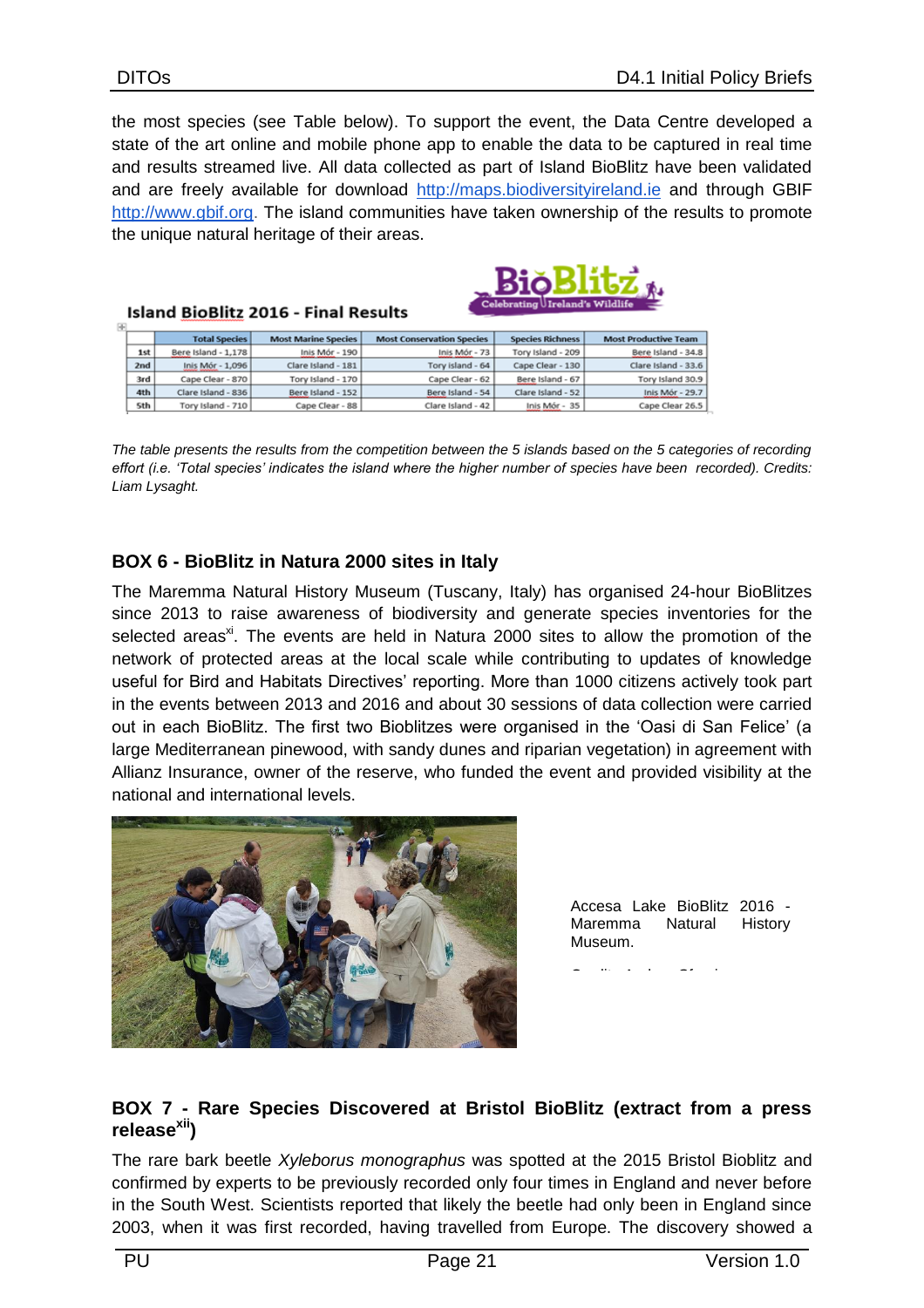potential new location indicating the need for further research at the site. As reported by a scientist involved at the event: "*BioBlitz shines a spotlight on sites of interest, enabling an intense, quick study which tells us whether more work should be done to establish their importance. It shows people that even on your own doorstep you can find an incredible amount of wildlife and how wildlife populations are changing very rapidly in response to threats like climate change*".



Rare species *Xyleborus monographus* found during a BioBlitz in Bristol (UK). Credits: Mark Telfer.

#### **BOX 8 - Alexandra Palace Park BioBlitz, London**

The Natural History Museum in London has led a series of 24-hour Bioblitzes across southern England. The Alexandra Palace Park Bioblitz was held in 2010 in partnership with the British Broadcasting Company, local council and site managers. It attracted over 8000 members of the public and recorded over 700 species including a regionally important area of acid grassland, the fourth UK record of a rare variety of a *Bolbitius* fungus, and the rarely recorded red data book beetle *Amphotis marginata* - only the second reported occurrence in the UK since 1969. There was also a discovery of male and female stag beetles, *Lucanus cervus*, the first time this Biodiversity Action Plan species had been recorded in the park. The event contributed to both site management and conservation<sup>xiii</sup>. The local Council and Friends of Alexandra Palace Park used the data to begin the process of applying for the park to be designated as a local nature reserve (granted in 2013).

#### **BOX 9 - Local Data, National Impact**

<span id="page-21-0"></span>In the UK, there are two principal routes by which biological records are collated and verified: via Local Environmental Records Centres (LERCs), and the National Recording Schemes and Societies (NSS). Depending on the event, data collected during a BioBlitz are submitted through these channels directly or via online tools. Many NSS and LERCs also exchange data with each other on a regular basis. Most data from both LERCs and NSS are made available in the National Biodiversity Network (NBN), via the NBN Atlas, which is used by government agencies, members of the public, researchers and many others. BioBlitz events contribute to local and national bodies of knowledge by: contributing records to these platforms, showcasing the value of biological recording, providing opportunities for training and introducing new biological recorders to these schemes.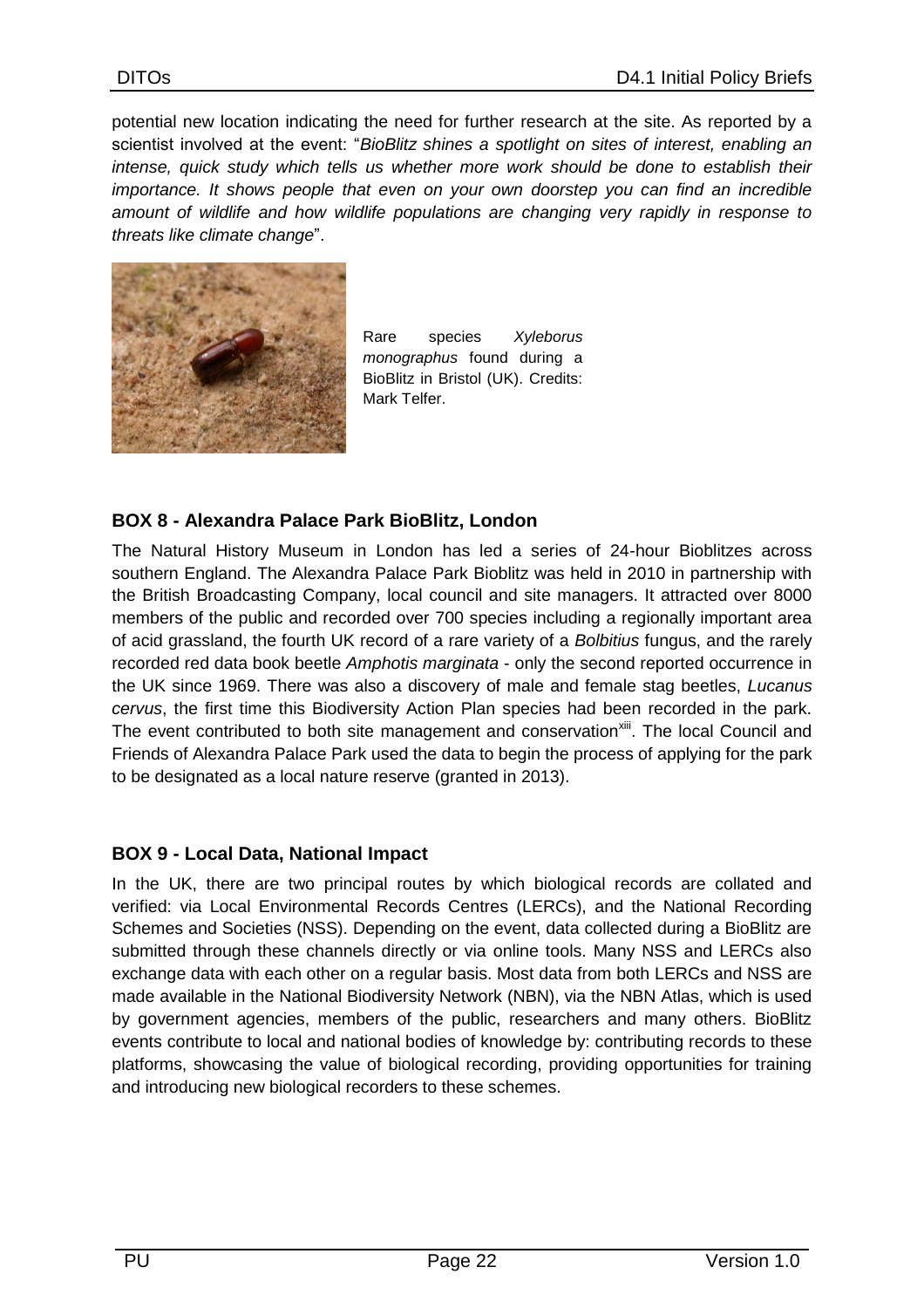## **8.2 Appendix 2 – Biodesign Policy Brief**

## *'Do It Yourself Biotechnology' (DIYBio) for open, inclusive, responsible Biotechnology*

This policy brief assesses the potential and challenges of "Do-It-Yourself Biotechnology" (DIYBio) for the progression of open science and responsible research and innovation (RRI). It makes recommendations to the European Commission as to how it can integrate DIYBio into existing science funding mechanisms and regulatory directives, thereby maximising benefits for European stakeholders.

DIYBio activities are conducted in various private and public laboratories outside of traditional academic or corporate institutions and are therefore outside the scope of current policy. The full spectrum of DIYBio activities is also much broader than what is currently understood as Citizen Science.

The re-evaluation of funding mechanisms and regulations for DIYBio should:

- promote inclusiveness and openness in science,
- clarify ethical dilemmas,
- promote social and business innovation,
- transform education,
- enable public dialogue on responsible research in the field of biotechnology demonstrated by grassroots groups from civil society.

#### **Understanding the Potential of DIYBio**

Although the informal network of biotechnology enthusiasts labelled as DIYBio is frequently described as a collective movement with shared values and goals<sup>xiv</sup>, there are significant differences between participating individuals and organizations. Often DIYBio is understood as citizens involved in biotechnology<sup>xy</sup>, whereas DIYBio activities span open science activism<sup>xvi xvii</sup>, art-science<sup>xviii</sup>, pre-competitive business incubation<sup>xix</sup>, (speculative) design<sup>xx</sup>, hobbyism<sup> $xx$ i</sup>, science communication and more<sup> $xxii$ </sup>. In an attempt to capture this diversity, roundtables were held (Göbel et al., forthcoming<sup>xxiii</sup>, European Citizen Science Forum<sup>xxiv</sup>) and a video series on DIYBio was published<sup>xxv</sup> in anticipation of this policy brief. These activities highlighted four dimensions of DIYBio that will be addressed here because of their potential value and relevance to policy making.

#### **1) Potential for Inclusivity and Openness in Science**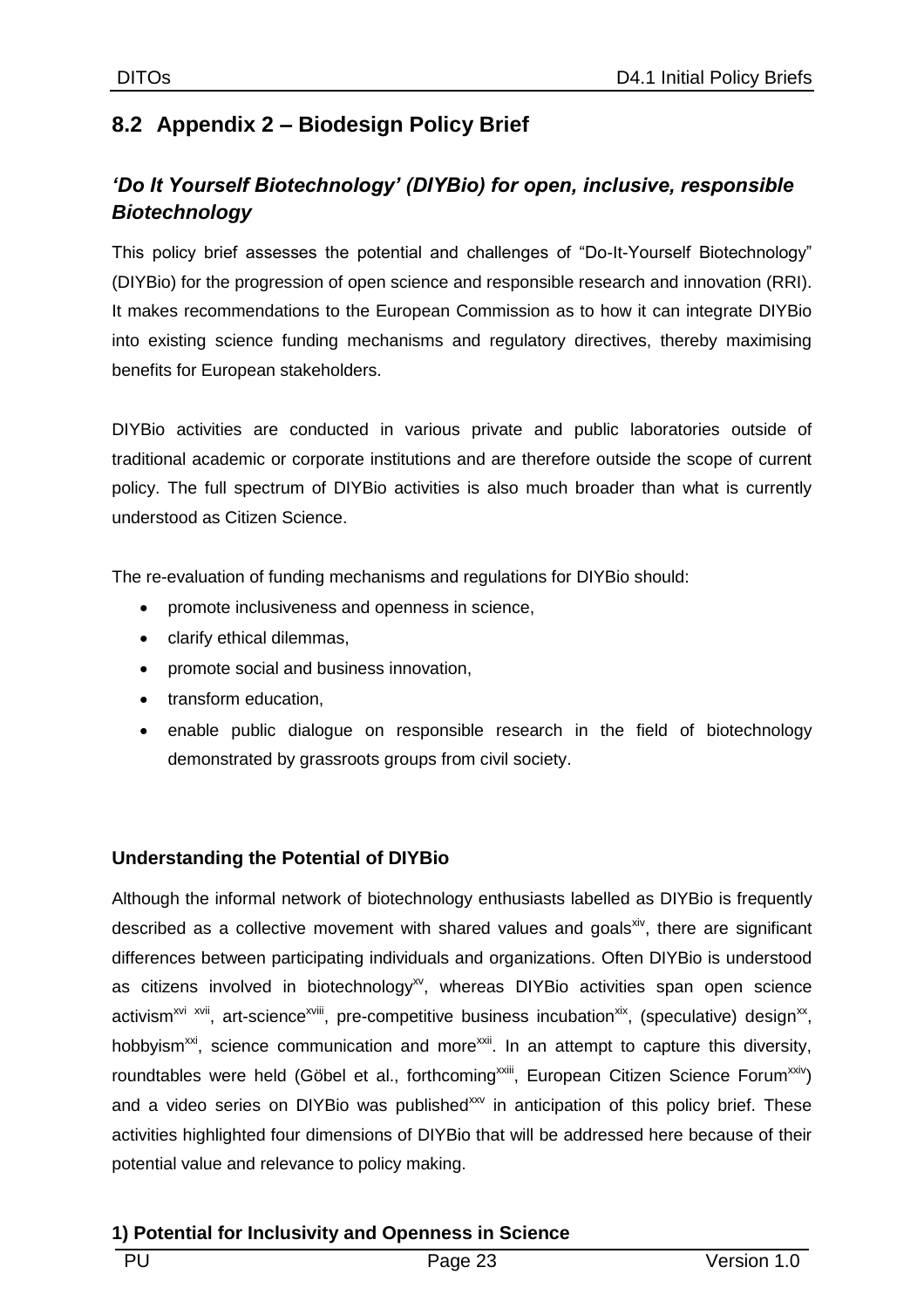Practitioners of DIYBio, also known as biohackers or DIYBiologists, aim to ultimately make biotechnology accessible to anyone. This rapidly growing culture of inclusivity, which emerged in the United States in the early 2000s, challenges more conventional academic and industry structures, by promoting complete access to scientific resources such as instruments, laboratories and publications.

The aim for a more inclusive and transparent science is also a key component of the Responsible Research and Innovation (Stilgoe et al. 2013) and Open Science<sup>xxvi</sup> policy agendas promoted by the European Commission. As a community built around these values from its inception, the DIYBio movement can be a valuable model for academia as it undergoes a transition to a more open practice. Case Study 1 (below) describes how the DIYBio space "Open Wetlab" of Waag Society operationalised openness and inclusiveness.

The full use of the potential of DIYBio spaces is currently limited due to insufficient financial resources. The informal nature of the DIYBio movement, which is vital to its innovative capacity and agility, are unfit for many funding mechanisms. The lack of funding often results in DIYBiologists working during their free time and with their own resources<sup>xxvii</sup>. In an attempt to resolve this issue many DIYBio community labs already have relationships with local research universities and academics, for example allowing them to recycle equipment that is retired from institutions<sup>xxviii</sup>.

Recent discussions of DIY science by established international academies have suggested a central role in assessment and support of DIY research for the Global Young Academy<sup>xxix</sup>. Such connections could bring support for DIYBio through funding opportunities, access to facilities, equipment and training. However they are critically discussed within DIYBio communities for their tendency to institutionalisation and neglecting the grassroots character of the movement.

#### **2) Potential for Ethics**

The DIYBio movement has developed an alternative practice-based ethics, which complements the ethics procedures within traditional academia. This approach could enrich the discussions of the Ethics dimensions of the RRI and Open Science agendas as they develop. The ethical discussion about the regulation of the revolutionary gene-editing CRISPR-Cas9 technology is a case in point. Todd Kuiken, senior program associate and principal investigator of the Wilson Center's Synthetic Biology Project in Washington DC, explains this in *Nature*. He describes how the academic community could "learn from DIY biologists", who have adopted a responsible and proactive attitude towards the regulation of this technology, instead of the "post hoc scrambling that often occurs within the scientific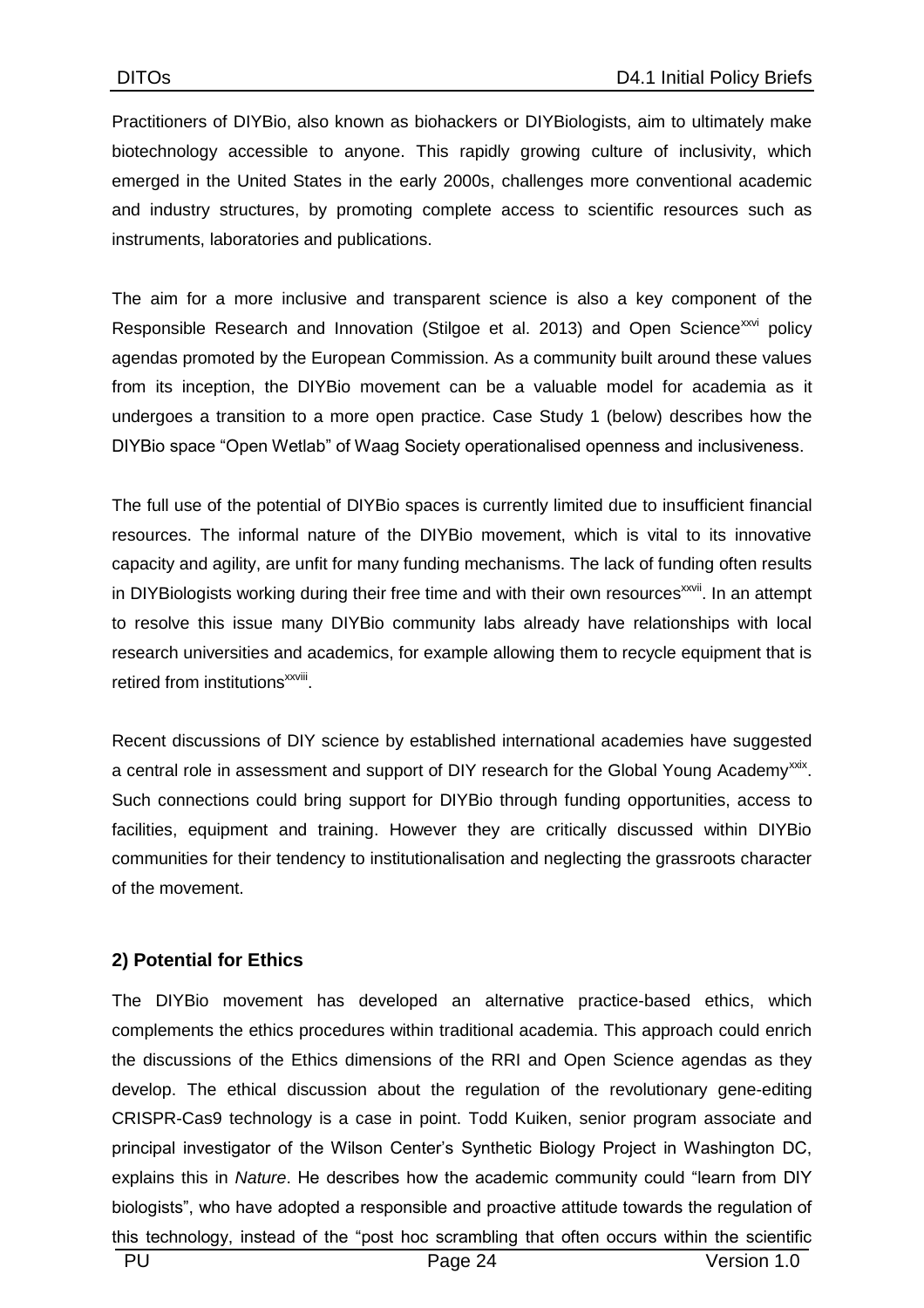establishment". The DIY biologist approach seems well suited at producing a robust public dialogue, resulting in safe and responsible research<sup>xxx</sup>, for three reasons:

- 1. DIYBio practitioners explore ethical issues in a broader perspective, signal ethical issues earlier, and signal different issues. It is notable that the DIYBio community has been progressive in developing a Codes of Ethics to guide the activity of the movement<sup>xxxi</sup> and promote experimentation based on shared principles of transparency, safety, open and access<sup>xxxii</sup>.
- 2. DIYBio projects have the ability to organise moral deliberation, indirectly and directly, and not just as a means to restore trust in science or communicate science. We connect here to Wynne  $(2006)^{xxxiii}$  who makes the case against various deficit understandings of the public. Discussing ethics, parallel to other DIYBio efforts, is empowering in the sense that it enhances the collective and individual capacity to morally assess biotechnological developments and issues. For example the recent CRISPR Kitchen event<sup>xxxiv</sup> and the series described in Case Study 3 below.
- 3. DIYBio includes art-science practices, which are noteworthy for their examination of the ethical challenges of contemporary biotechnology research. The works of bioartists can signal potential complexities of new technology and challenge existing notions of living systems, by laying bare the politics of biology, and shedding light on dominant anthropocentric accounts in current research. They also increasingly bring these wider issues to a different audience, moving beyond the research context to confront biotechnology<sup>xxxv</sup>. Some initiatives explicitly aim to open up moral reflection and examine societal values, and should be valued for their ability to seek 'tangible encounters' with the many issues concerning developments in the field (Zwijnenberg, 2014). Projects such as Oestrofem (Marry 'Maggic' Tsang) involving reproductive hormones, DeepWoodsPCR (Paul Vanouse) exposing the historical context of discovery, and Mutate-or-die (Adam Zaretsky) or CTCAG (Špela Petrič) questioning genetics are just some of the artistic works that involve DIYBio methods and help further societal understanding of biotechnological futures. Case study 2 describes how a DIYBio space is supporting such work.

#### **3) Potential for Innovation**

The transdisciplinary nature of DIYBio often results in new methods of applied problemsolving that reflect co-production of knowledge and technologies<sup>xxxvi</sup>. Projects such as Epidemium<sup>xxxvii</sup>, where members of the DIYBio space 'La Paillasse' worked with Hoffmannla-Roche on cancer research, demonstrate that grassroots organizations can productively interface with corporations. Other examples of innovation already resulting in market-value originating from DIYBio activities are the emergence of companies offering hardware for DIY experiments<sup>xxxviii</sup> and DIY educational kits<sup>xxxix</sup>. Case study 4 on "Open Insulin" describes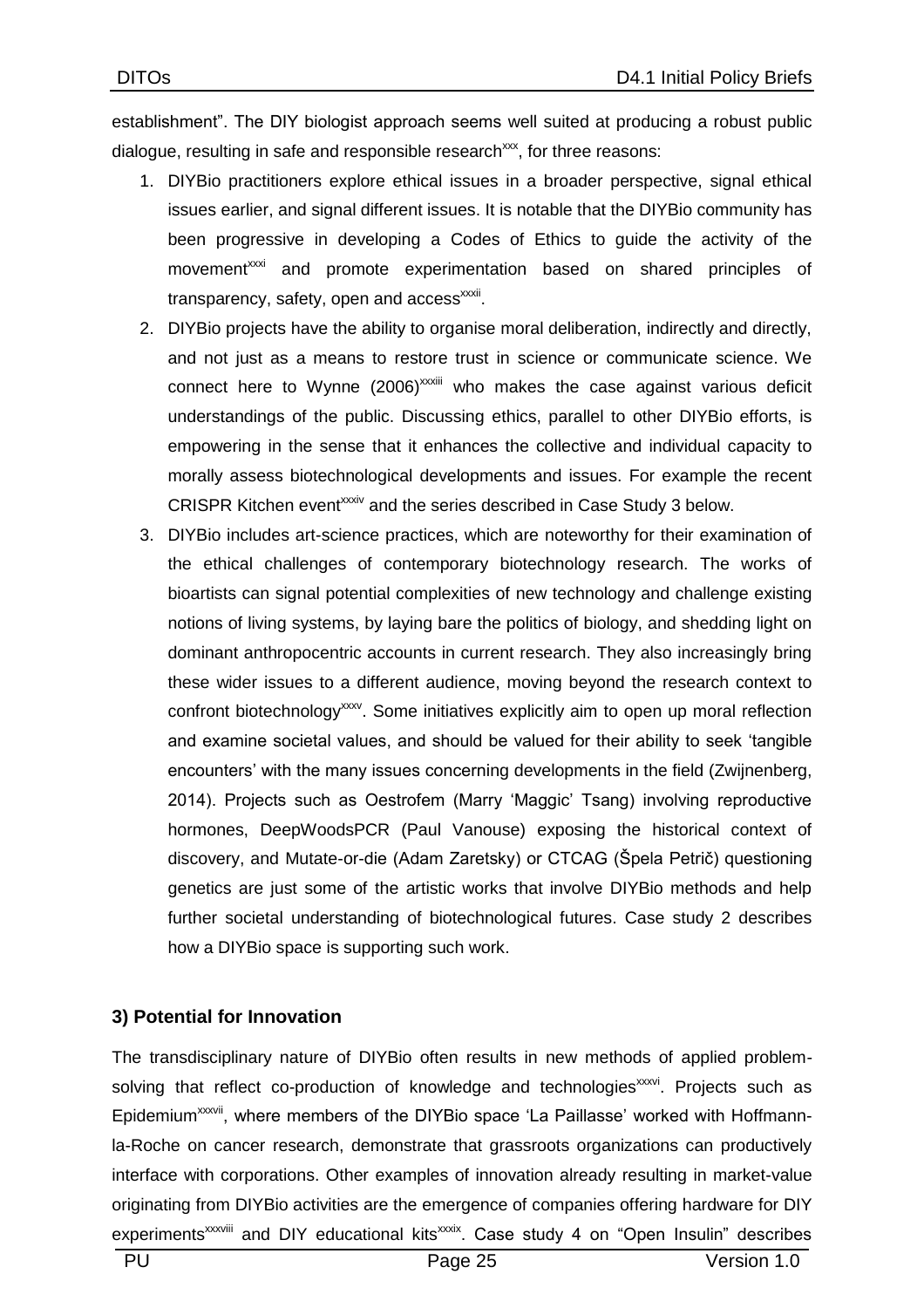another grassroots initiative with an even higher level of ambition aimed at developing affordable drugs for diabetes.

The EU Responsible Research and Innovation approach encourages actors in the research and innovation ecosystem to adopt large-scale institutional change to result in a more responsible, ethical and socially beneficial practice by engaging societal actors throughout their research process<sup>xl</sup>. This new emphasis may open up a platform for contribution by DIYBio practitioners through collaborations. In particular DIYBio projects could complement academic research projects that focus on excellence, with a more frugal and direct approach towards a contribution to societal needs $x$ <sup>ki xlii</sup>, such as defined in the UN Sustainable Development Goals<sup>xliii</sup>.

As the DIYBio community started as a counter culture to academic science, it might hold the key to accelerate culture change in such institutions, by leading the way through open access, open source and inclusiveness towards innovation.

#### **4) Potential for Education: project and practice based learning**

Numerous DIYBio initiatives focus on education<sup>xliv xlv xlvi xlvii xlviii</sup> and some community labs are established with the explicit goal of public engagement<sup>xlix</sup>. The open sharing of methods and skills through online platforms ensures course materials are widely disseminated and accessible to the education sector as well as self-motivated learners. Some DIYBio organisations even offer dedicated programmes to train teachers and educators in DIYBio methodology and equipment building. While some initiatives take place in the confinement of a classroom and school system, many take an open-ended, self-organized approach. Typically, DIYBio education programmes are project based and offer explicit room for improvisation and experimentation outside of the pre-set instructions and predetermined endpoints. Case Study 5 describes that it is not just the outcomes, but also the process of Do-It-Yourself Bio that is of interest to the educational community.

#### **Considerations when adjusting funding Mechanisms and Regulation**

This policy brief describes that DIYBio, often perceived as merely life science done by citizens, is much more than low-cost gathering and processing of data and also goes beyond mere education and public engagement. As shown above, DIYBio offers many examples and interesting proposals for implementing the principles of RRI and Open Science. Also, although a very young field, practices are not at a purely conceptual and experimental stage anymore, but vibrant groups, projects or start-up companies have been established. The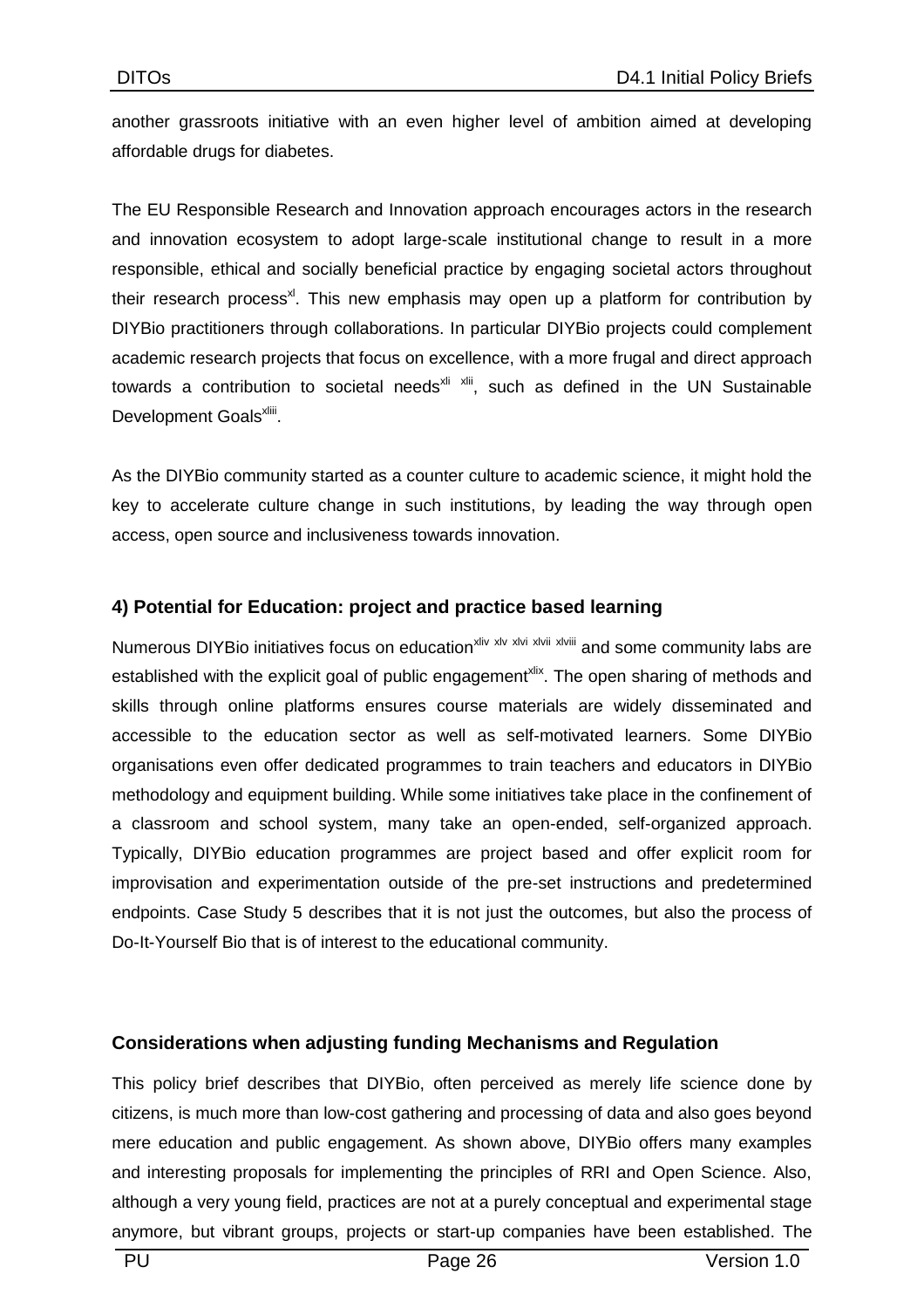movement now needs additional support from the European Commission to grow deeper and wider through the availability of more funding and adjustment of particular regulations. In particular, the Science with and for Society (SwafS) program seems a suitable source.

The current system is inadequate because in funding mechanisms based on cooperation between grassroots communities and research institutions, structural tension arise from different needs and working conditions of paid and unpaid contributors to science and their different form of organization. For example, EU funding schemes usually do not permit a cooperative framing of research questions before a given citizen science project starts. Furthermore, funding structures such as H2020 and Creative Europe are unfit for small community projects. In addition, indicators for quality of research as well as eligibility criteria that focus on excellence favour established institutions over a collective of individual DIYBiologists. CSA projects such as KIICS, SPARKS and SYNENERGENE have presented methodologies to partly resolve this. A more dedicated funding call for the strengthening of informal DIY networks would be a logical next step.

While not able to outweigh such structural barriers to DIYBio in particular, and bottom-up citizen science in general, intermediary organisations and community labs, such as Waag Society, La Paillasse, BiologiGaragen or Hackuarium, fulfil an important support function for DIY communities. Beyond access to equipment and biological material, they act as catalysts for joint projects, offer space for meetings and deliberation, provide training, in some cases funding support and personnel resources, and can work as brokers to mediate between stakeholders and DIY community members. Creating a special funding mechanism focussed on such intermediary organisations could provide a partial solution.

A different recurring subject in interviews with DIYBio practitioners is their experience with restrictive legislation on biotechnology, especially in regards to genetic engineering. As signalled in EU evaluations, there are significant differences<sup> $\parallel$  i</sup> in the national implementation of Directive 2009/41/EC<sup>III</sup> regulating the contained use of genetically modified microorganisms. However, these evaluations are mostly performed top-down, not taking the notion of grassroots biotechnologists into account. For example in Germany, permits are only awarded to academically qualified individuals<sup>iii</sup>, while in The Netherlands permits are awarded to legal entities. Some DIYBio practitioners have indicated that the scope of their projects is limited due to these regulations and have called for the resolution of the heterogeneous distribution of regulations across Europe.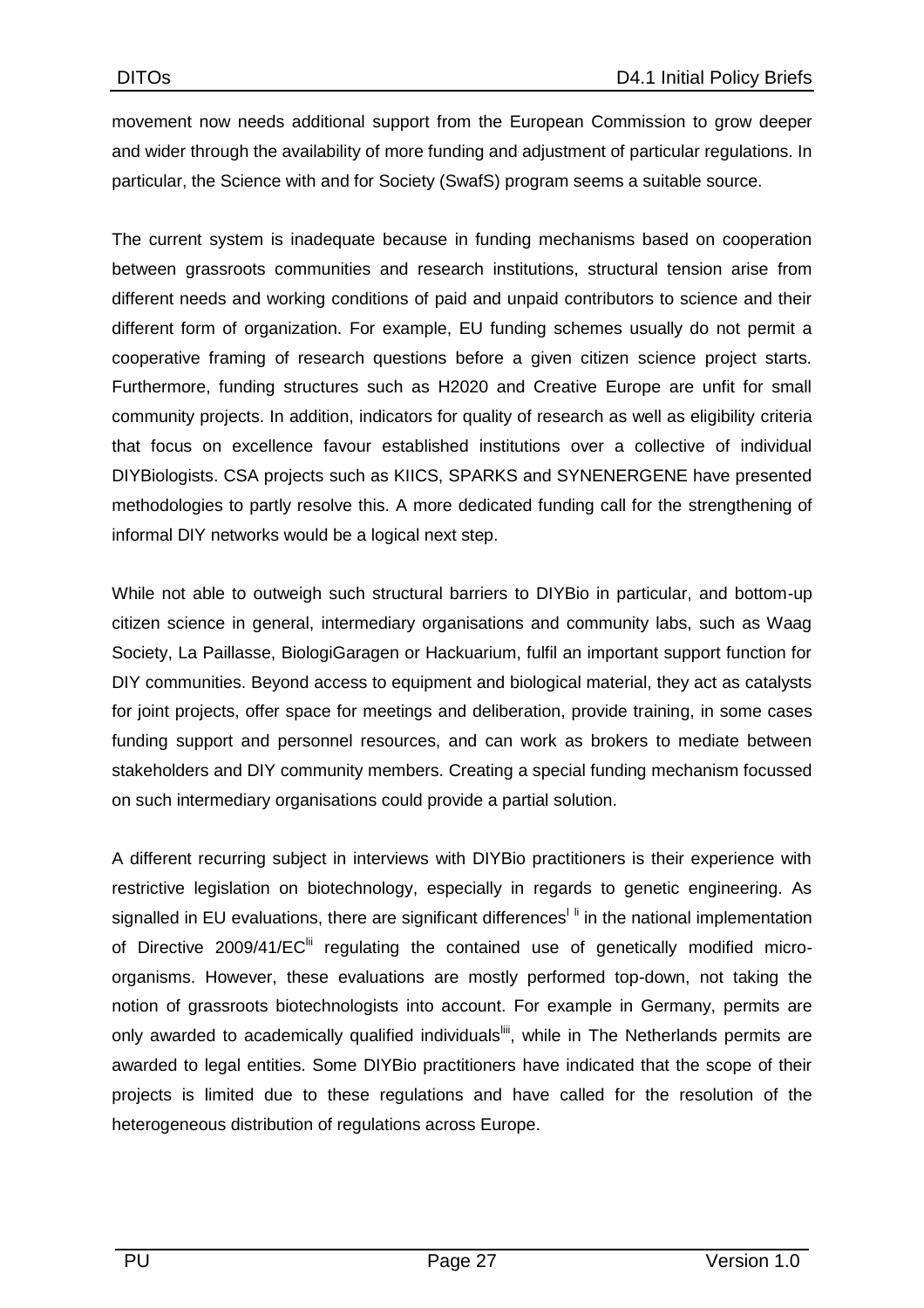#### **Recommendations**

Based on the points discussed above, the following recommendations are made:

- 1. Recognition of complementary roles for DIYBio and traditional academia in the scientific endeavour through dedicated indicators. Funding schemes adapted to enable access by community stakeholders or even dedicated support.
- 2. Increase the level of understanding of DIYBio by providing networking opportunities among key players, including different Citizen Science and DIY Science communities as well as stakeholders.
- 3. Inclusion of DIYBio methods in Responsible Research and Innovation approaches to bring the public in close encounter with biotechnology.
- 4. Include DIYBio practitioners and non-institutional actors in the evaluation of biotechnology regulations across Europe and permit application processes for DIYBio.

#### **Colophon**

This policy brief was facilitated by the lead authors (Waag Society) through open interaction and discussion with the European DIYbio community, which is partly documented as a vlogging series known as #OPENBIOTECH on YouTube. While this was carried out as part of H2020 'Doing It Together Science' (DITOs) Coordination and Support Action project, the views expressed in this policy brief do not reflect the consensus opinion of DITOs partners.

#### **Case Study 1: Open Projects at Waag Society's Open Wetlab**

Example of Potential of DIYBio for Openness



One of the best ways to become more acquainted with the DIYBio movement is to visit a community biolab. The Open Wetlab in Amsterdam is such a space. It welcomes anyone to work on biotechnology related projects under two conditions: the work has to be safe, and it has to be openly shared. The space has an infrastructure that supports work that spans a broad spectrum of biological sciences, such as genetic engineering, microbiological (tissue) culturing and brain computer interfacing.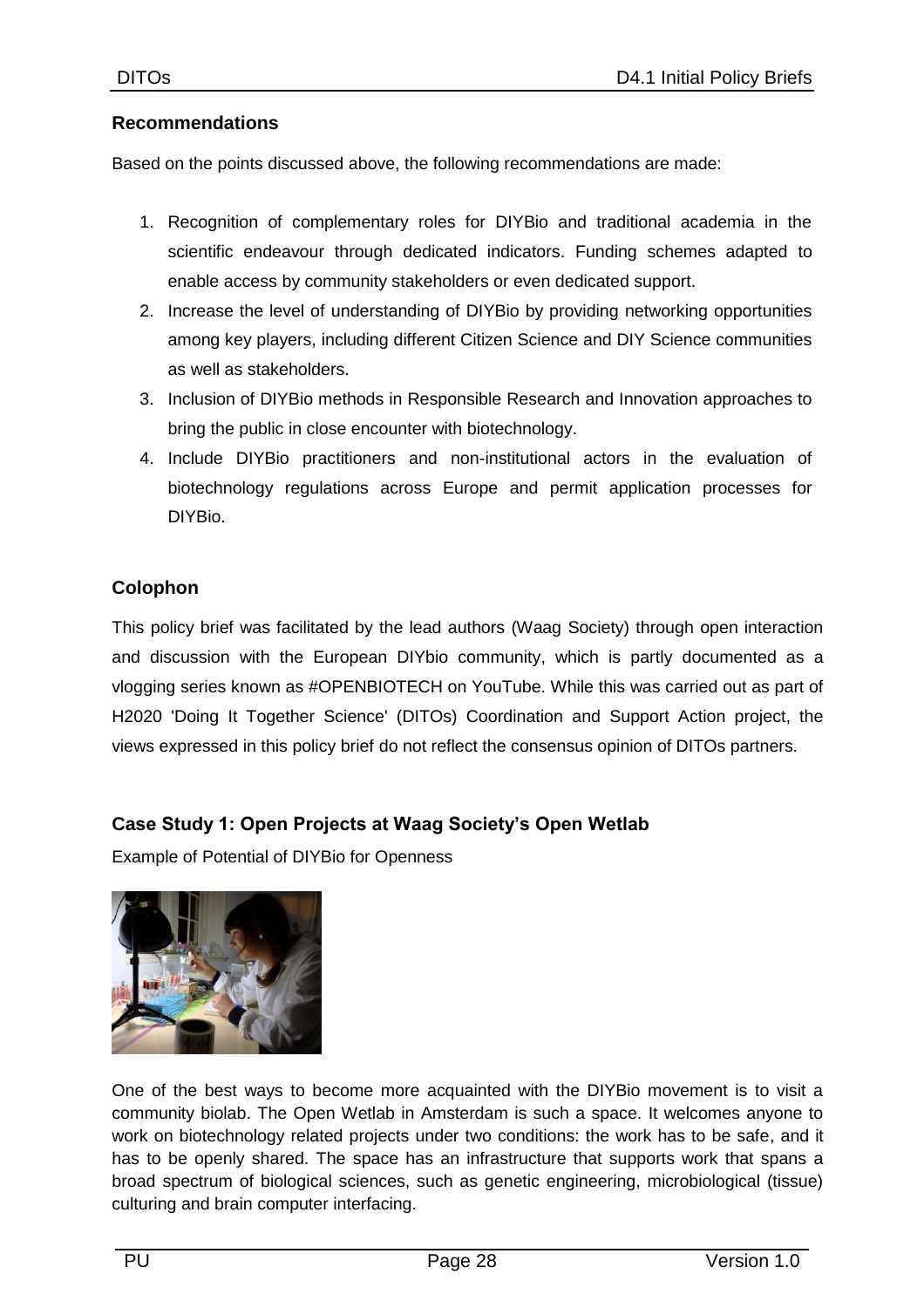Weekly public evenings were held for the community to meet and present ongoing work. These evening sessions were highly social oriented in support of informal knowledge exchange and were the primary opportunity for new members to join existing projects or start a new concept. Basic lab consumables and chemicals are available free of charge, but special materials have to be paid for by the users themselves. The users also work in the lab unpaid, in their own free time. Therefore the main aim of most participants is to experience the creative and free tinkering spirit while working with people from completely different backgrounds, rather than completing the actual project. The projects are typically focused on personal interests (health, food or expanding one's understanding of biology), societal challenges (antibiotics resistance, affordability of medicine, malnutrition) or business (creating prototypes).

Living proof of this is Xandra van der Eijk<sup>liv</sup>, who never even had touched a microscope before entering the Open Wetlab and now calls herself a "biology pro". She has developed an impressive project in a short period, called Genesis, in which she studied microorganisms and their pigment changes. It even became part of the exhibition Fluid Matter.

#### **Case Study 2: Art+Science at Kersnikova Institution, Ljubljana**

Example of Potential of DIYBio for Openness



At Kersnikova, DIYBio is practiced at the BioTehna Lab - a physical laboratory with extra class instrumentation. The lab was incepted with the help of Hackteria in 2012 and has been upgraded many times until its present shape. The lab offers space, equipment, materials, and experts as a supportive environment to artists and art projects produced by Kapelica Gallery another department at KI that focuses on production of hybrid (bio)art projects. In so-called 'incubation' processes, artists are put in contact with (DIYBio) scientists and experts that help implement the art project by offering assistance with complex scientific protocols outside institutional frameworks - mostly because access to physical spaces and high-end equipment inside mainstream scientific & research institutions are off-limits to 'general public' - in this case, artists. The nature of contemporary hybrid (bio)art projects is the implementation of biotechnological processes and protocols in the artwork itself, which can lead to specific demands regarding the equipment and knowledge needed, but it may also provoke reflections of values and ethical restrictions.

The most notable examples would be hybrid art projects by artists Špela Petrič (a former biology phd scientist turned (bio)artist) and Maja Smrekar (a fine-art artist turned (bio)artist) who utilized the knowledge and expertise of DIYBio individuals, the equipment and materials provided by BioTehna in the development stages of their project.

Špela Petrič developed the Strange Encounters phase of her "Confronting Vegetal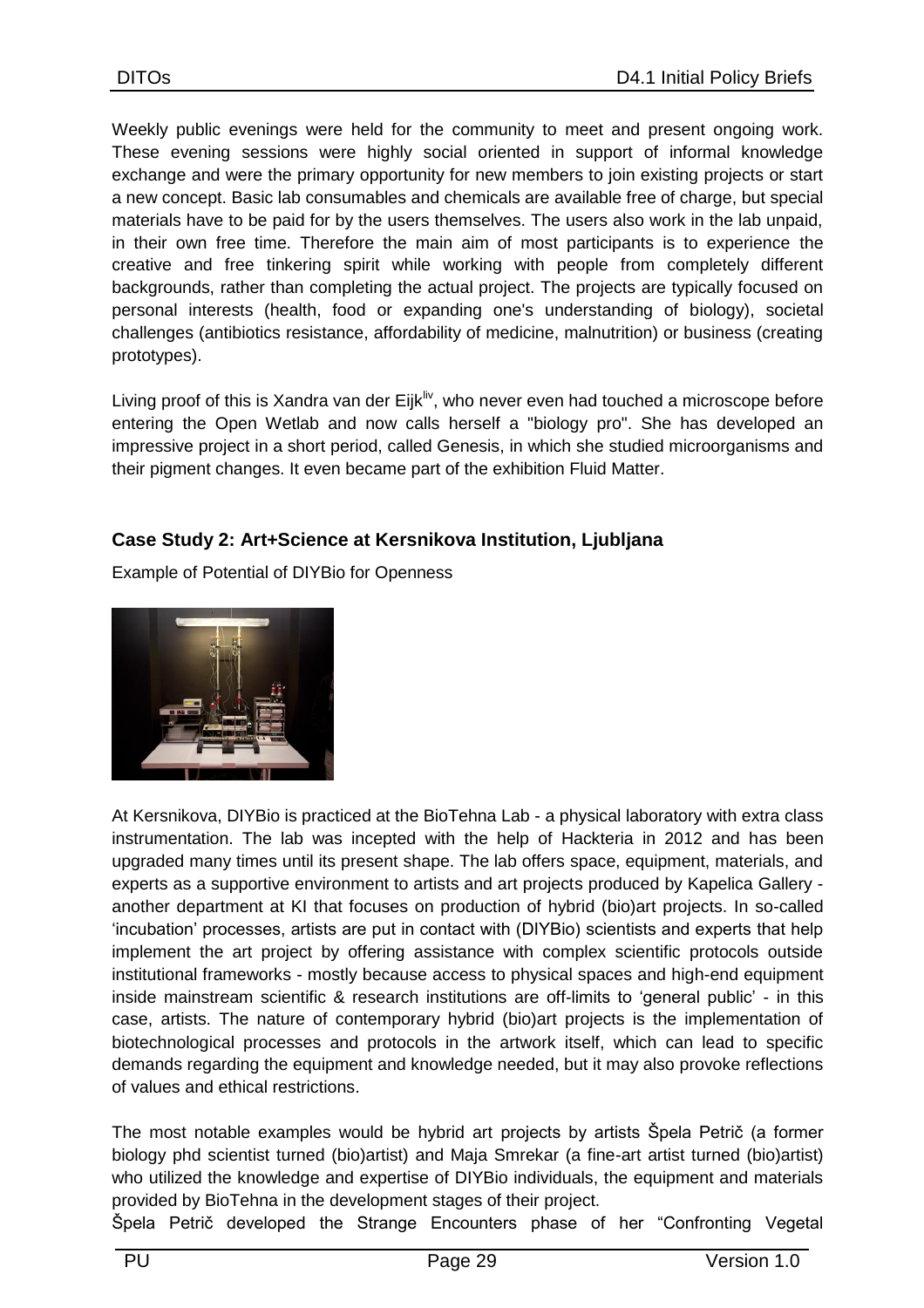Otherness". The DIYBio part of the project was focussed on facilitating in-vitro confrontations of human bladder carcinoma cells and Chlorella algae cells and custom-designing smaller and larger incubators where the cells will grow.



BioTehna also facilitated various phases of Maja Smrekar's "K-9\_topology" project. One of the phases (Ecce Cannis) was to investigate the coevolution of humans and wolves, and investigating metabolic pathway processes that trigger emotional motif which connects two species: humans and dogs to successfully coexist together. The other phase (ARTE\_mis) was focusing more on biotechnological potential of fusing the artist's molecular material with the domesticated dog.

#### **Case Study 3: Het Praktikum**

Example of the Potential of DIYBio for Ethics

In order to facilitate a meaningful discussion about scientific and technological discoveries, Waag Society organised 'Het Praktikum' - a series of themed evening discussions and practicals during which the participants unravel the complex threads of cutting-edge technology and decide where they stand on the issues. The first two evenings in the series focussed on CRISPR DNA editing technology. During the first evening participants played a statement game in which the questions and answers revolved around the positive or negative effects of CRISPR technology on society. One question was, for example, "once it becomes possible to get an early diagnosis for certain genetic diseases, how will this affect how we define sickness and health?" The six possible responses to this question were defended by the participants at each table. When the evening came to an end they formulated what they would want CRISPR to achieve under ideal circumstances. During the second evening, the participants revisited to their ideals, but this time a practical demonstration took centre stage. They unboxed the CRISPR  $\text{kit}^{\text{iv}}$  and got to work. Surprisingly, no-one decided to finish the experiment and subsequent discussion examined how and why this consensus was reached.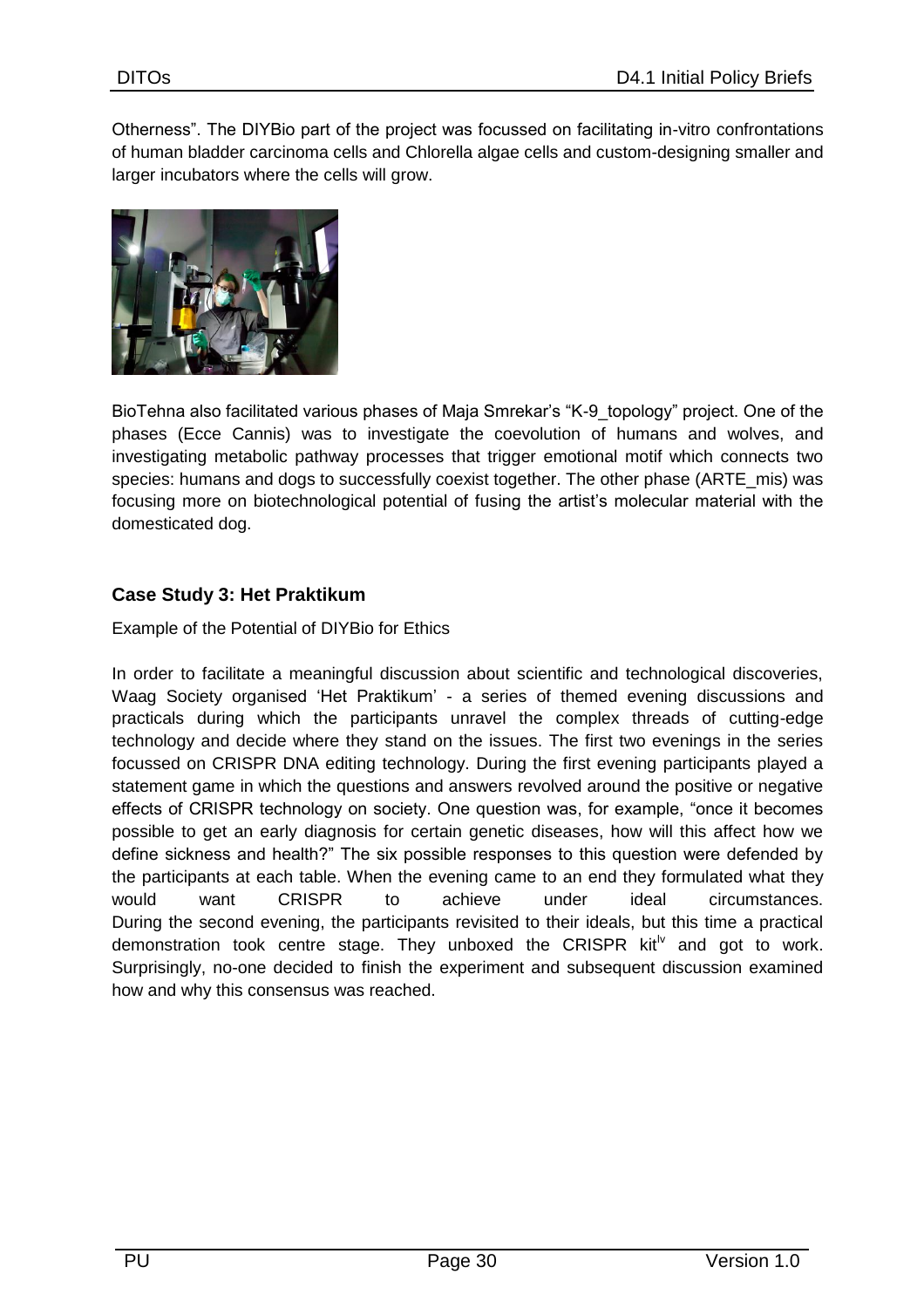

#### **Case Study 4: Open Insulin**

Example of Potential of DIYBio for Innovation

The global insulin market is dominated by just a few companies, a quasi-monopoly resulting in high prices for patients. In order to make insulin more affordable, and thus accessible, biohackers are attempting to develop a generic drug. Ryan Bethencourt, a biohacker, entrepreneur, and co-founder of IndieBio, a biotech accelerator program in San Francisco, explained the broader goal of the Open Insulin project: "demonstrate that we can achieve usable levels of purity in a DIY setting, and to document how we do and share the knowledge". Together with a computer hacker, Anthony Di Franco, they pushed the project until, in 2015, Counter Culture Labs, a "Community Lab for biohacking and citizen science" in Oakland, California, successfully launched a crowdfunding campaign (for \$16,000) and began exploring new ways to produce insulin by genetically engineering bacteria. The project received a wide media coverage, focusing on the innovative potential of DIYBio, but also drawing attention to the broader problem of drug access for disadvantaged communities and to DIYBio as a potential solution to the crisis of drug innovation. Critics, on the other hand, have pointed out that the real difficulty lies not in the production of small quantities of insulin, but in the cost of the clinical trials and of getting approval by regulatory agencies. Whether or not the Open Insulin project will ultimately succeed in offering ways for patients to produce insulin, as simple as "brewing beer at home", it will have stimulated a critical discussion among laypeople and experts alike about the current challenges of drug innovation.



Eppendorfs containing recombinant bacteria expressing green fluorescent protein and proinsulin at Counter Culture Labs, Oakland, California, March 2017. Credit: Gabriela Sanchez.

#### **Case Study 5: UPD's Co-lab Workshops**

Example of Potential of DIYBio for Education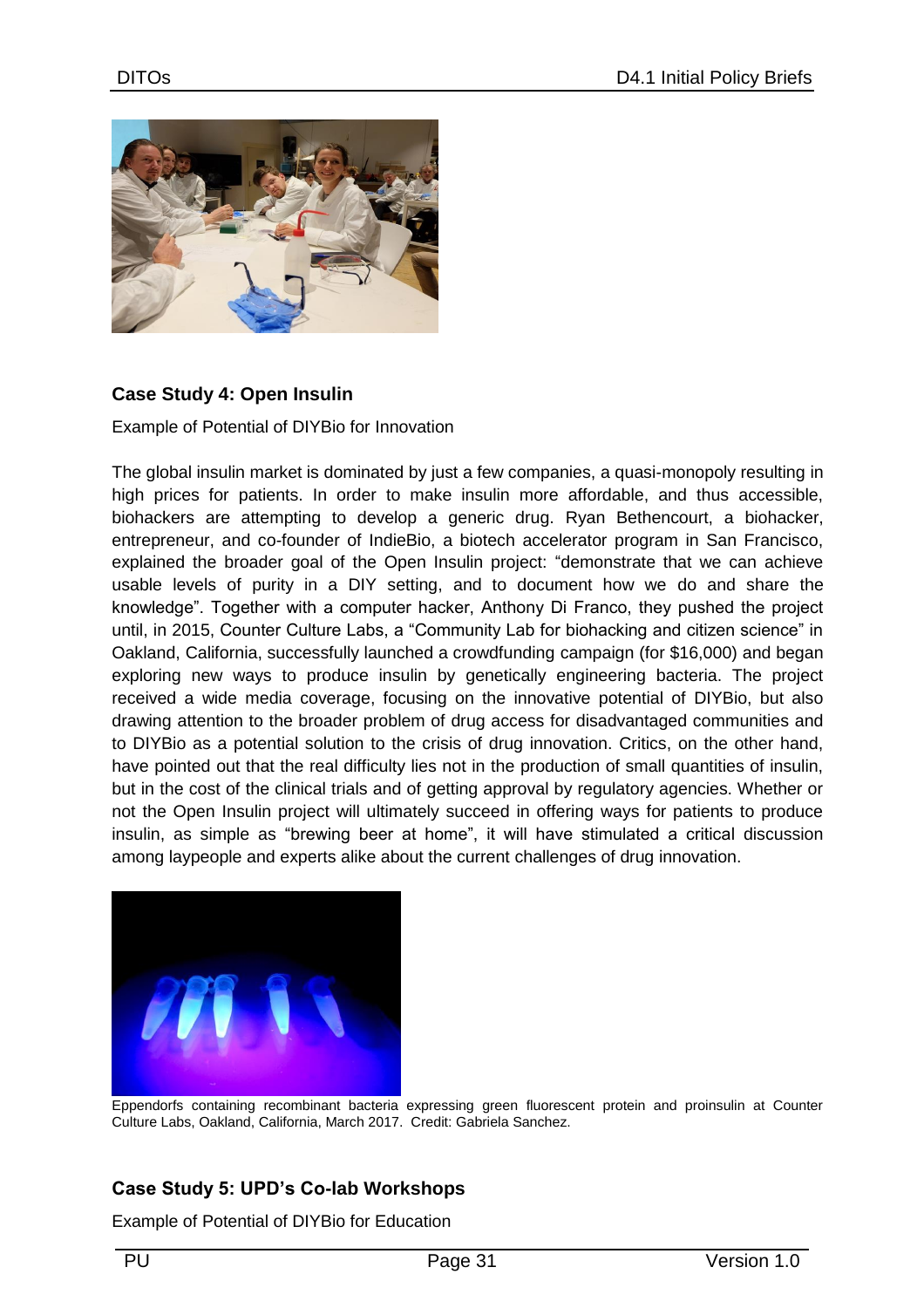DIYBio educational projects foster the creation of truly interdisciplinary projects around life sciences. For example, the three-day Co-Lab BioArch workshop delivered by the Centre for Interdisciplinary Research at University Paris Descartes in April 2017 gave rise to a group project centred on treating air pollution in the Paris Métro. The interdisciplinary group gathered two architects, a photographer, a designer, a project manager, a Masters student in education and technology, a biologist and an artist. The key to finding solutions was a collective research process. Public data confirmed their initial hypothesis of an important air pollution within the underground system. Through a process of iteration central to the DIYBio approach, they determined three possible solutions to use the train as a mobile anti-pollution tool. Depolluting the air evolved over successive phases, but led to creating a "second skin" around the train wagons to absorb the particles, considering the trains as a mobile cleaning system. After attempting to gather data with a DIY particle capture tool, the team used laser-cut models and drawings, as well as hand-written posters, to illustrate their project.



<u>.</u>

i Science Communication Unit, University of the West of England, Bristol (2013). *Science for Environment Policy In-depth Report: Environmental Citizen Science*. Report produced for the European Commission DG Environment, December 2013.

ii Chandler et al., 2017. Involving Citizen Scientists in Biodiversity Observation. In *The GEO Handbook on Biodiversity Observation Networks* (pp. 211-237). Springer International Publishing.

Robinson et al., (2013) Guide to running a BioBlitz. Natural History Museum, Bristol Natural History Consortium, Stockholm Environment Institute York and Marine Biological Association.

iv Hepburn et al., (2015) The Australian Guide to Running a BioBlitz.

v EU Commission, 2011. Our life insurance, our natural capital: an EU biodiversity strategy to 2020. *COM (2011)*, *244*.

vi Defra. (2011). *Biodiversity 2020: A strategy for England's wildlife and ecosystem services.* London: Department for the Environment, Food and Rural Affairs.

vii <http://biodiversity.europa.eu/mtr/biodiversity-strategy-plan/eu-mid-term-review-for-horizontal-measures><br>Viii https://oshologue.rks.ologics.odu/bitetreem/bendle/11122/2010/2012\_07.buggiugSpecies.odf2pecupper

[https://scholarworks.alaska.edu/bitstream/handle/11122/3919/2012\\_07-InvasiveSpecies.pdf?sequence=1](https://scholarworks.alaska.edu/bitstream/handle/11122/3919/2012_07-InvasiveSpecies.pdf?sequence=1)

ix <http://www.nonnativespecies.org/alerts/>

x Atienza, D. et al., (2015) Volunteers prospecting the biodiversity of Barcelona: a summary of the first five editions of BioBlitz BCN (2010-2014)

xi Sforzi et al., 2013 Report:

<https://docs.google.com/uc?export=download&id=0B7V6NZEjbcnYS1IzOGJJMUFqYTQ>

xii Link to full press releas[e:](http://www.bnhc.org.uk/rare-beetle-discovered-bristol-bioblitz/) <http://www.bnhc.org.uk/rare-beetle-discovered-bristol-bioblitz/>

xiii Alexandra Palace Park Board (2012). Alexandra Park Management Plan 2008-2018. [http://www.alexandrapalace.com/content/uploads/2012/05/Alexandra-Palace-Park-Management-Plan-Summary-](http://www.alexandrapalace.com/content/uploads/2012/05/Alexandra-Palace-Park-Management-Plan-Summary-2012.pdf)[2012.pdf](http://www.alexandrapalace.com/content/uploads/2012/05/Alexandra-Palace-Park-Management-Plan-Summary-2012.pdf)